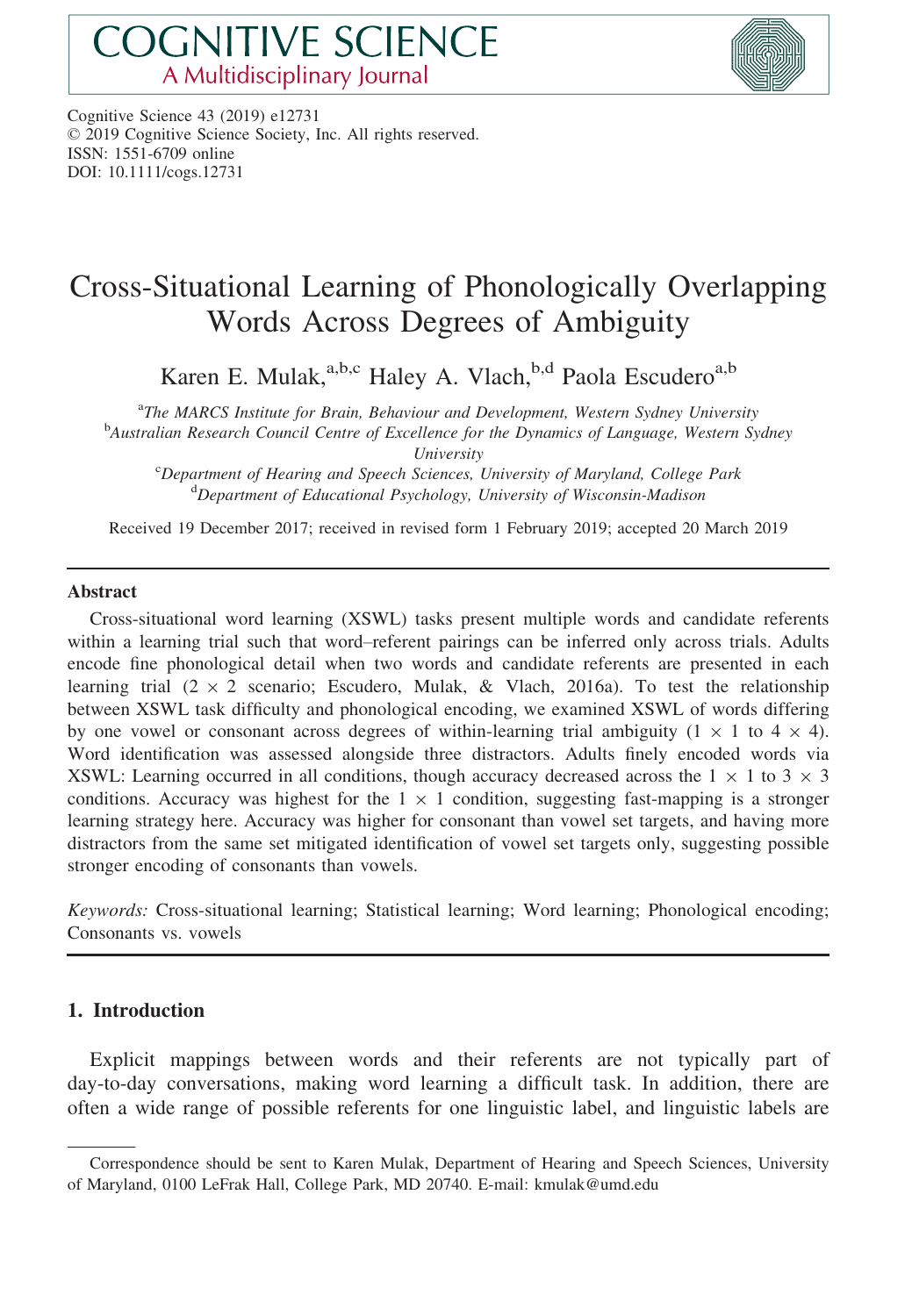often presented in running speech, rather than in isolation. To understand how learners determine word–referent mappings, researchers have sought to identify the information used to resolve referential ambiguity, revealing that learners are able to track co-occurring words and referents across moments in time. This behavior is often termed cross-situational word learning (XSWL) or statistical word learning (Benitez, Yurovsky, & Smith, 2016; Blythe, Smith, & Smith, 2016; Fitneva & Christiansen, 2011; Kachergis, Yu, & Shiffrin, 2016; Vlach & DeBrock, 2017; Vlach & Sandhofer, 2014; Yurovsky & Frank, 2015).

In a typical XSWL task, participants are presented with a series of ambiguous learning trials that consist of several words and several objects within a single trial. After the learning trials, participants' word–object mappings are assessed at an immediate forcedchoice test. Studies using this paradigm have shown that learners can infer word–object mappings at test, suggesting they can make use of the co-occurrence statistics between words and objects presented during the learning phase. Moreover, learners can infer word–object mappings across varying degrees of referential ambiguity (e.g., two words and two objects per trial  $[2 \times 2]$  vs. four words and four objects per trial  $[4 \times 4]$ ; Yu & Smith, 2007) and retain these mappings over time (Vlach & Sandhofer, 2014).

Outside the laboratory, encoding fine phonetic detail in novel words is necessary due to the vast amount of phonological overlap that occurs across the lexicon, the most extreme case being minimal pair words, where two words are differentiated by only a single phonological segment (e.g., BET vs. DEBT or BET vs. BIT). Phonological encoding ability also directly affects XSWL efficiency. Reliably encoding a word in fine phonological detail across multiple occurrences would strengthen word–referent pairings over a shorter number of occurrences compared to encoding a word unreliably or with less specification, which would lead to more erroneous or weaker connections between target words and referents across encounters. But XSWL tasks have typically used words that contain minimal phonological overlap, such as FEP and DAX (e.g., Fitneva & Christiansen, 2011; Vlach & Sandhofer, 2014). While fine phonetic encoding may have taken place in these studies, these studies did not afford a measure of phonetic detail encoding.

Recent research has shown that learners can encode fine phonetic detail while tracking word–referent co-occurrence probabilities in a XSWL task. Escudero et al. (2016a) presented participants with a  $2 \times 2$  XSWL task in which each learning trial consisted of two words and two objects. At test, participants were asked to identify the object corresponding to the auditory word in the context of one visual distractor. The learning and test trials formed three different pair types based on the word associated with the target and distractor image: (a) non-minimal pairs, in which two or all three segments in each word differed (e.g., BON–DEET); (b) consonant minimal pairs, in which the initial consonant differed, but vowel and final consonant were shared (e.g., BON–TON); and (c) vowel minimal pairs, in which the vowel differed but the initial and final consonants were shared (e.g., DEET–DIT). Accuracy was above chance for all pairs, but it was lower for vowel minimal pairs than consonant minimal pairs or non-minimal pairs.

Although this work shows that learners can encode fine phonetic detail during XSWL, learning trials involved only two words and two objects, which is likely a very small amount of ambiguity compared to situations outside the laboratory. Previous studies have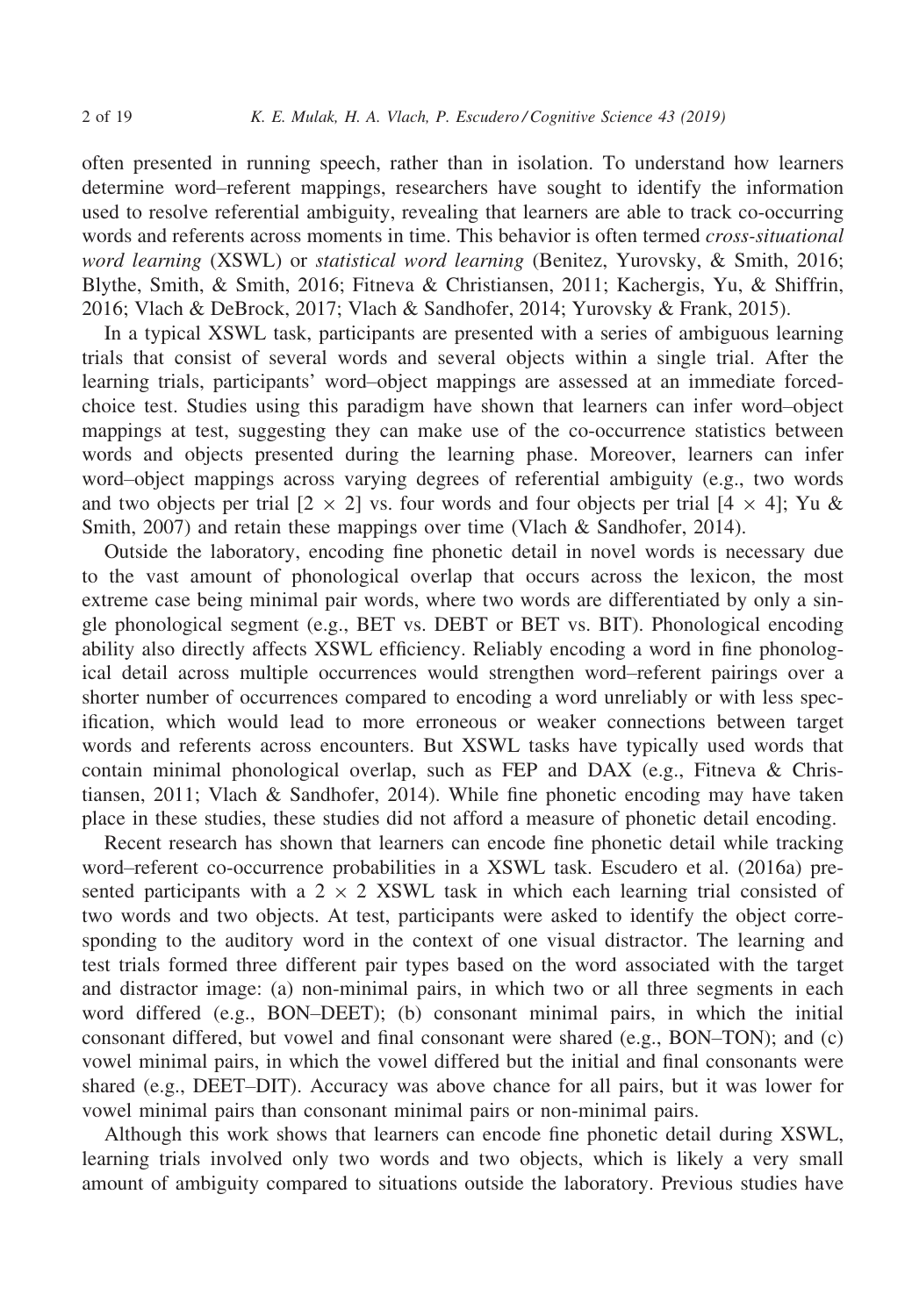suggested that learners can determine word mappings in more ambiguous learning situations; researchers have examined XSWL across varying amounts of ambiguity during learning (such as three words and three objects per trial; for example, Yu & Smith, 2007). However, these studies have presented learners with very phonologically distinct words. Consequently, it is unknown whether learners can still encode the phonetic detail of words across greater levels of referential ambiguity. While it is likely that as referential ambiguity increases, fewer cognitive resources are available for fine phonological encoding, the details of this relationship are unknown. Understanding this relationship is important for understanding XSWL's efficacy in natural implicit word learning. For instance, if participants' ability to encode fine phonological detail decreases too rapidly as referential ambiguity increases, this may lead accuracy to fall to chance, perhaps implying that XSWL is not a widely used or primary learning strategy in real-world scenarios. If, however, performance drops only marginally and/or the rate of decline decreases as ambiguity increases, this would suggest fine phonological encoding can successfully occur in scenarios of greater ambiguity than previously tested (Escudero et al., 2016a), supporting XSWL as a viable word learning strategy in such scenarios. Thus, we tested participants' ability to learn minimally different words via XSWL under differing degrees of ambiguous learning scenarios in which two  $(2 \times 2)$ , three  $(3 \times 3)$ , or four  $(4 \times 4)$  images and auditory labels occurred in each learning trial. The primary goals of this study were to (a) understand whether fine phonological encoding occurs during XSWL under greater degrees of referential ambiguity and (b) characterize the nature of the relationship between fine phonological encoding ability and amount of referential ambiguity.

We also included a  $1 \times 1$  learning scenario where only one word and one image were presented per learning trial, making the word–object association non-ambiguous. Thus, this learning scenario did not test cross-situational word learning, but fast-mapping. This afforded, to our knowledge, the first direct comparison of phonological encoding ability between these two word learning strategies, comparing explicit and ambiguous word learning scenarios. Performance in the  $1 \times 1$  learning condition therefore provides an important baseline for understanding overall effects of introducing ambiguity into word learning. We hypothesized that the addition of ambiguity would increase the task difficulty, taxing cognitive resources available for fine phonological encoding. While the primary motivation of this experiment was to test the strength of phonological encoding in increasingly ambiguous word learning scenarios rather than directly inform the mechanisms underlying fast-mapping and XSWL, one proposal is that XSWL shares an underlying mechanism with fast-mapping (e.g., Trueswell, Medina, Hafri, & Gleitman, 2013). In this view, XSWL is not achieved through automatic statistical tracking of object-label co-occurrences (e.g., Yu & Smith, 2007), but begins with the same explicit association that underlies fast-mapping. That is, participants may hypothesize a word–object pairing, and stick with this association until presented with conflicting information in a trial (e.g., hearing a label but not seeing its hypothesized referent in a trial), at which point another hypothesis is made. Because both types of word learning (ambiguous versus explicit) are proposed to have the same underlying mechanism, it is possible that the ability to encode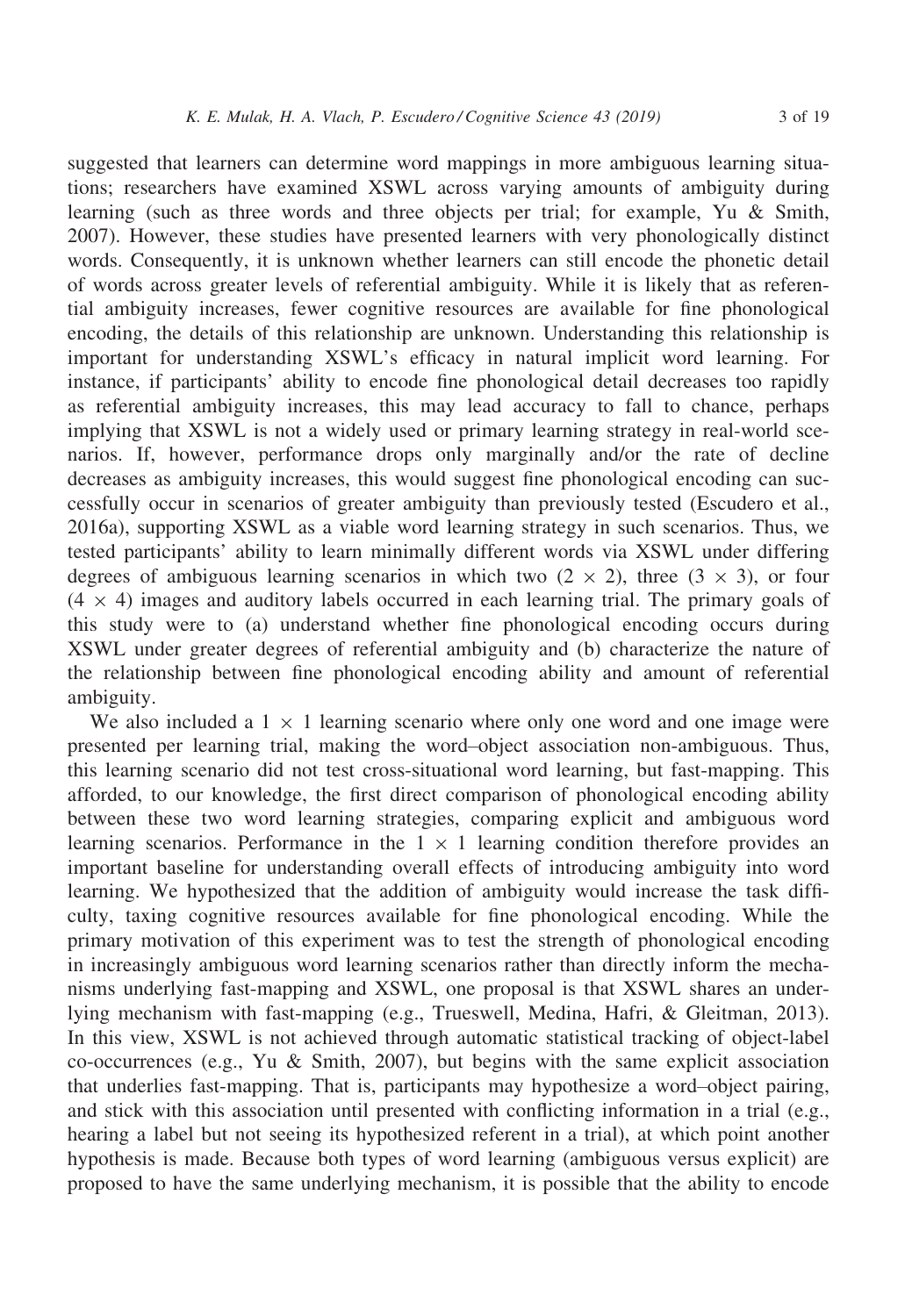phonological detail will not differ between the explicit and ambiguous word learning conditions. Regardless, as fast-mapping is typically used in formal language instruction, understanding differences between word learning efficacy between these two word learning strategies has implications for formal language teaching.

We also compared encoding of consonants and vowels across varying degrees of ambiguity. As mentioned above, Escudero et al. (2016a) found that participants had lower accuracy when the words associated with the target and distractor formed a vowel minimal pair, compared to when they formed a consonant minimal pair or non-minimal pair. The authors proposed this signalled poorer encoding of vowels than consonants during the learning phase, suggesting a consonant bias. While it is increasingly clear that whether participants demonstrate a consonant or vowel bias (or any bias at all) likely depends on language-specific factors (e.g., Højen & Nazzi, 2015; Wiener & Turnbull, 2016), research suggests that adult native listeners of English perceive consonants and vowels in qualitatively different ways, perceiving consonants more categorically than vowels (Beddor & Strange, 1982; Fry, Abramson, Eimas, & Liberman, 1962; Liberman, Cooper, Shankweiler, & Studdert-Kennedy, 1967). This may reflect differing roles of consonants and vowels in speech perception. For instance, in Dutch, which is closely related to English, consonants are proposed to have a more prominent role in lexical access than vowels (Cutler, Sebastian-Galles, Soler-Vilageliu, & van Ooijen, 2000; see also Nazzi & Cutler, 2019). These factors may more readily support consonant encoding in word learning tasks, leading to the prediction of stronger encoding of consonant information over vowel information even under increased ambiguity. However, native English listeners' short-term memory for vowels appears to be stronger than for consonants (Crowder, 1971), which may enhance vowel encoding in a word learning task under increasing task load. By manipulating the task ambiguity during word learning (by varying the number of words and objects presented in each learning trial) and on test (by varying the number of phonologically overlapping distractors), the relative effects of these sources of ambiguity on consonant and vowel encoding in a naturalistic word learning paradigm can be examined $1$ 

We presented adults with an XSWL task that consisted of eight novel words spoken by a female native speaker of Australian English (AusE). Four words differed by their initial consonant (BON, DON, PON, TON) and four by their vowel (DEET, DIT, DOOT, DUT). Words and objects occurred across four relative levels of referential ambiguity, classified by the number of auditory words and visual referents presented in each trial: no ambiguity  $(1 \times 1$ , that is, one word and one referent per learning trial), low ambiguity  $(2 \times 2)$ , medium ambiguity  $(3 \times 3)$ , and high ambiguity  $(4 \times 4)$ . At test, participants were asked to identify the referent corresponding to an auditory word in the context of three visual distractors, which were referents associated with the other auditory words. We predicted that participants who were taught word–referent pairings in the unambiguous context  $(1 \times 1)$  would outperform those who were taught in an ambiguous context, and that as referential ambiguity increased, word learning performance would decrease, as shown in previous research (Vlach & Sandhofer, 2014; Yu & Smith, 2007).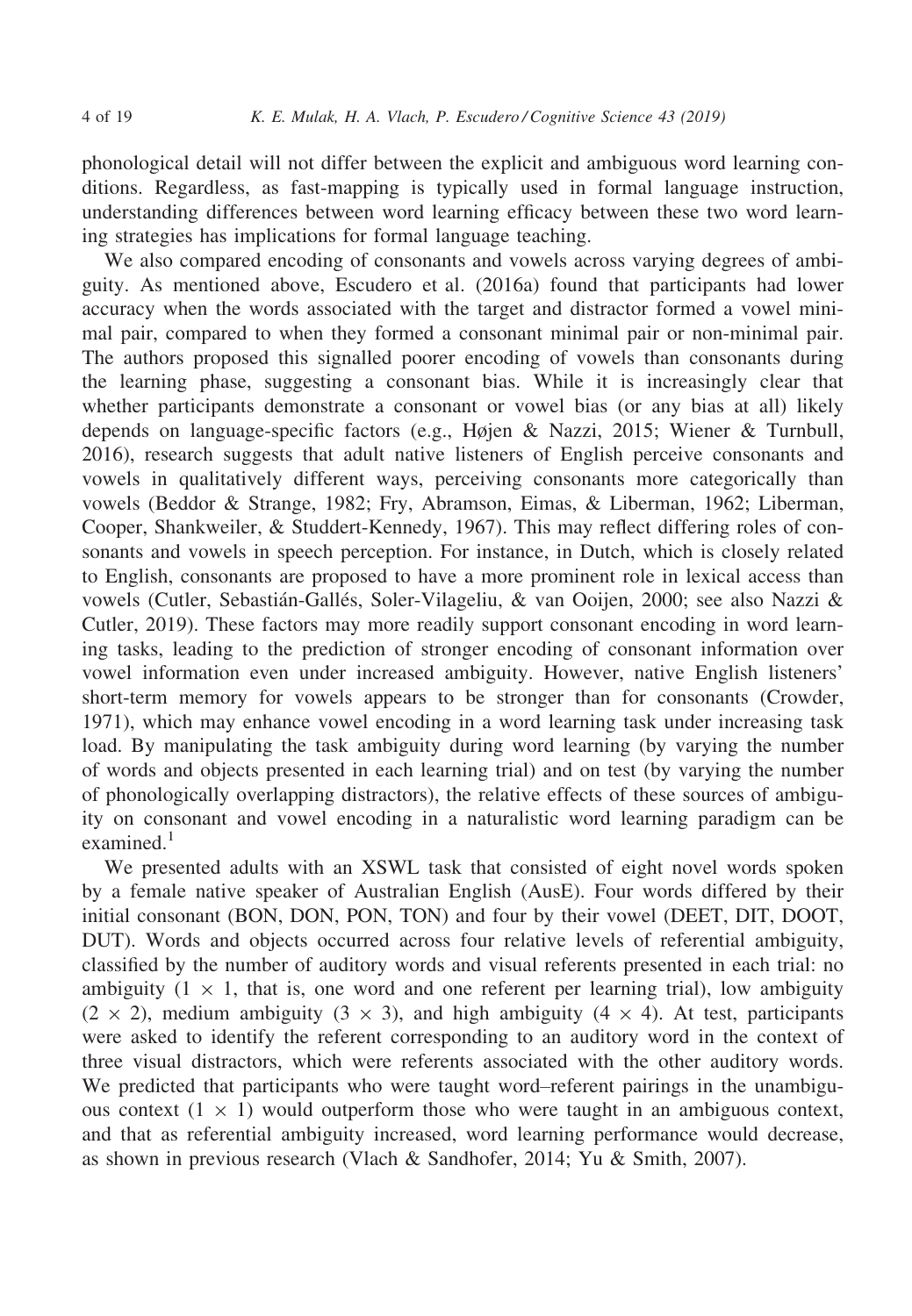Because Escudero et al. (2016a) found that target identification accuracy was lower when the target word differed in only one vowel from the distractor (e.g., DEET vs. DIT) compared to when they differed in a consonant (PON vs. BON) or more than one phonological segment (e.g., DEET vs. PON), we also predicted that participants would again show poorer learning of the set of words differing in a vowel than those differing in a consonant and that subsequently, performance for vowel-differing words (and not those differing in consonants) would be influenced by within-trial ambiguity and number of distractors.

## 2. Method

#### 2.1. Participants

Participants were 86 students aged 17.1 to 54.4 years  $(M = 23.5, SD = 7.5, 65$ females) who participated for course credit at Western Sydney University. Fifty-two participants reported via a language background form that they were raised in a household where at least one parent spoke a language other than English. Incorporating participants' language background in our analysis did not improve the predictive power of our model. This was similarly found in Escudero et al. (2016a) whose participants came from the same population, and is likely due to the heterogeneity of the non-monolinguals. Thus, we do not discuss language background further. All participants provided informed consent in accordance with the Western Sydney University Human Research Ethics Committee. Data from another nine participants were excluded from the final sample due to participant-reported speech or language difficulties ( $N = 3$ ) or experimenter error ( $N = 6$ ).

#### 2.2. Materials

#### 2.2.1. Novel words

Eight monosyllabic nonsense words were produced by a female native speaker of AusE. These stimuli were also used in an experiment with infants (Escudero, Mulak, & Vlach, 2016b), and so were recorded in child-directed speech. As shown in Fig. 1, the words followed a CVC structure, adhered to English phonotactics, and have been used in previous research on minimal pair learning (Curtin, Fennell, & Escudero, 2009; Fikkert, 2010) and XSWL (Escudero et al., 2016a,b). Two tokens of each were selected and prosodic contours were matched impressionistically across all words. Each word belonged to one of two sets: Four differed minimally in their first consonant (consonant set) and four in their vowel (vowel set).

#### 2.2.2. Novel visual referents

Each word was randomly paired with a visual referent (see Fig. 1). All participants viewed the same word–referent pairings. The visual referents for the words were colourful pictures of novel items used in previous studies of XSWL (Escudero, Mulak, Fu, &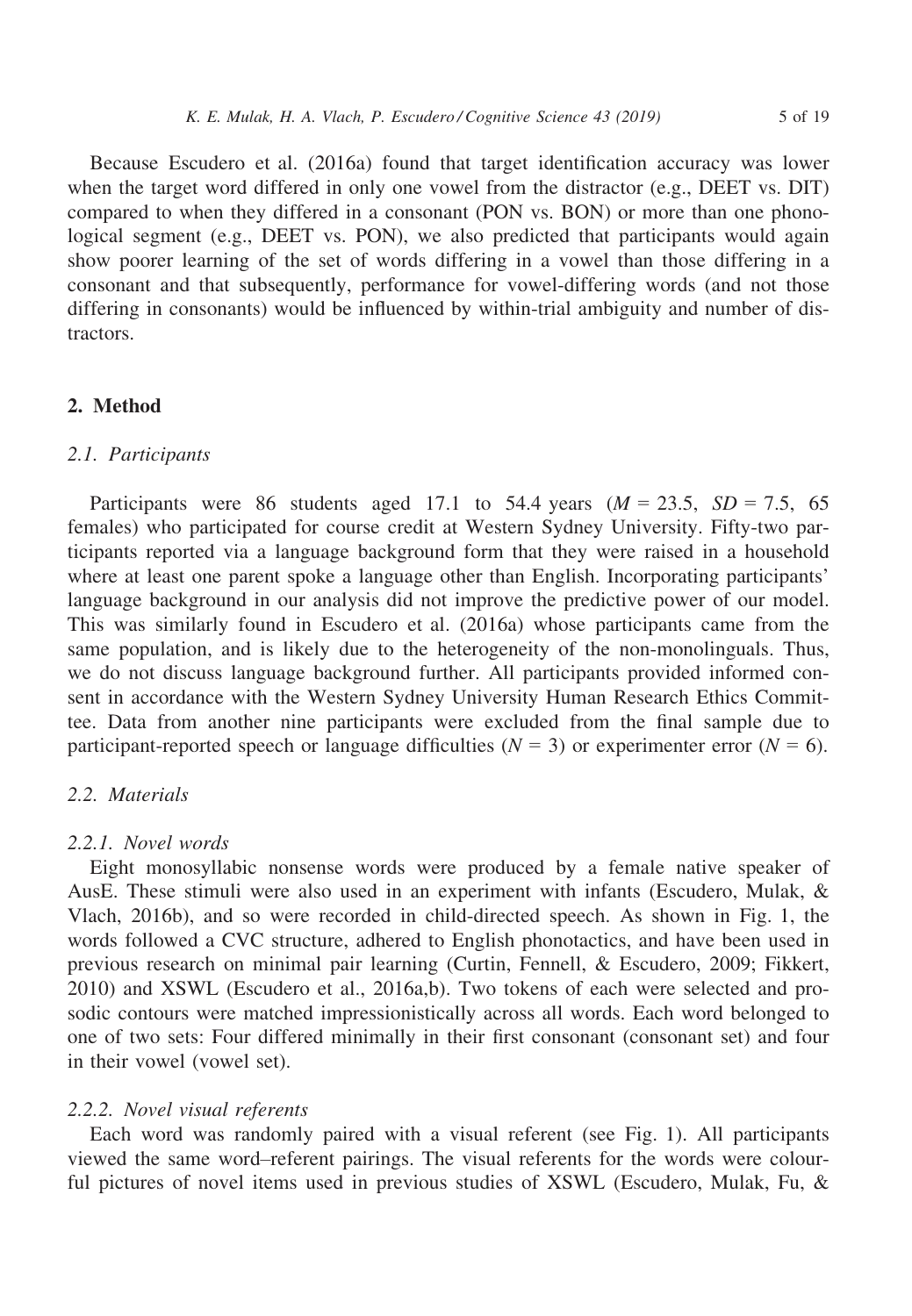6 of 19 K. E. Mulak, H. A. Vlach, P. Escudero / Cognitive Science 43 (2019)



Fig. 1. The eight novel words and their visual referents. The four words in the top row are minimally different in their initial consonant and comprise the consonant target set. The words on the bottom row are minimally different in their vowel, and make up the vowel target set. The vowel used for the consonant set in the top row is  $/5/$  as in POT. The vowels used in the vowel minimal pairs are  $/1/$  as in BEAT,  $/1/$  as in BIT,  $/1/$ as in BOOT, and /ʊ/ as in PUT.

Singh, 2016; Escudero et al., 2016a,b; Vlach & Sandhofer, 2014) and measured  $336 \times 330$  pixels.

## 2.3. Setup and procedure

Participants sat 50 cm in front of a 24-in. monitor displaying at  $1680 \times 1050$ . The experiment consisted of a learning phase and testing phase. Examples of learning and testing phase trials can be seen in Fig. 2. E-Prime (version 2.0, Psychology Software Tools, Inc., Sharpsburg, Pennsylvania, United States) was used to present stimuli and record responses.

#### 2.3.1. Learning phase

Learning conditions differed in the number of auditory words and visual referents presented in each learning trial, numbering from one word and one visual referent  $(1 \times 1)$ condition) to four words and four referents (4  $\times$  4 condition). Thus, the 1  $\times$  1 condition directly taught word–object pairings, whereas pairings in the  $2 \times 2$ ,  $3 \times 3$  and  $4 \times 4$ conditions were presented in a XSWL paradigm with differing degrees of within-trial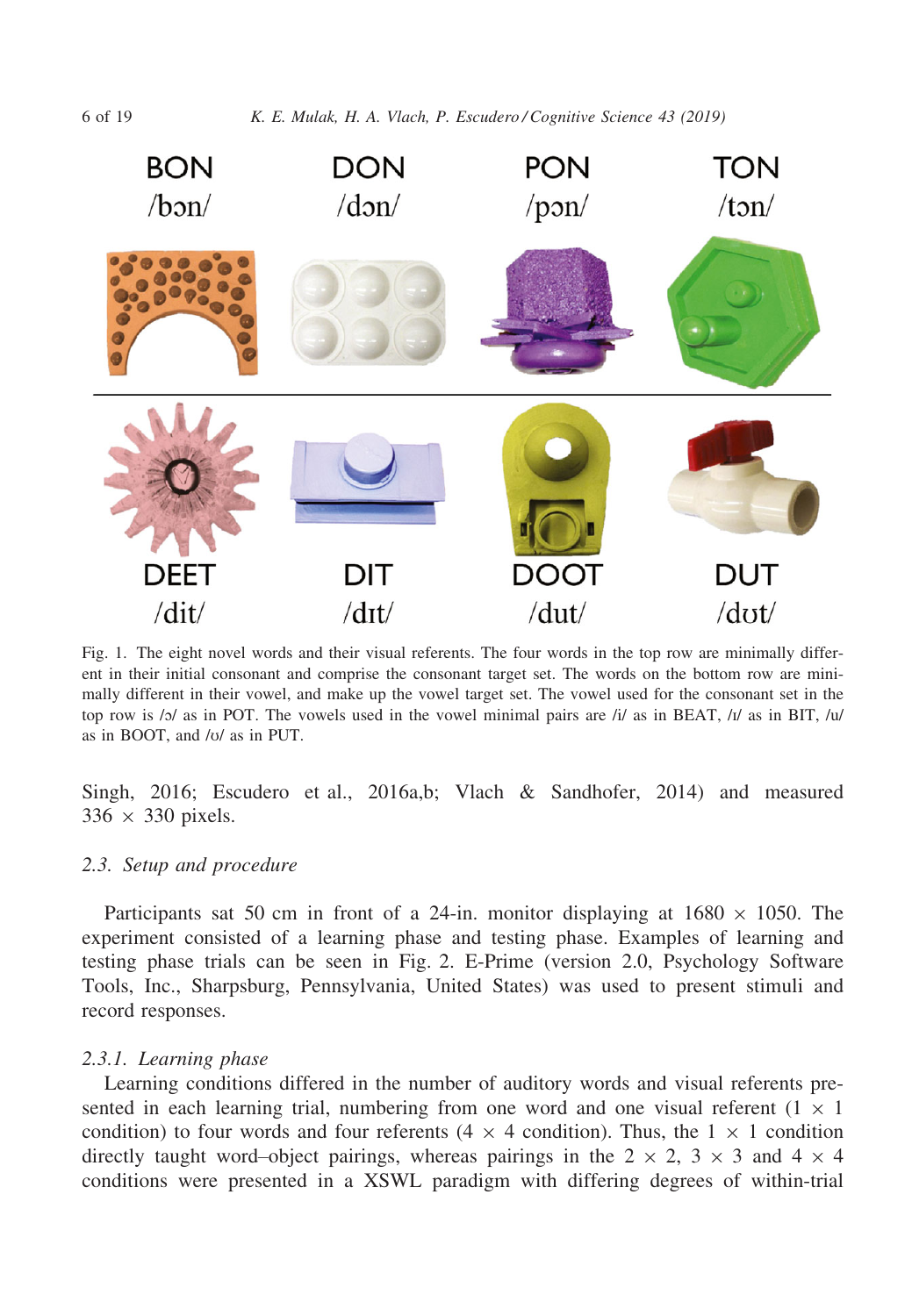

Fig. 2. Examples of learning trials presented to participants in the  $3 \times 3$  condition, and test trials presented to all participants. Participants were instructed to simply view and listen to the stimuli during the learning phase. For the test phase, they were asked to pick the image they believed was associated with the spoken word in each trial.

ambiguity. Participants were assigned to one of the learning conditions  $(N_{1\times1} = 23,$  $N_{2\times2}$  = 19,  $N_{3\times3}$  = 21,  $N_{4\times4}$  = 23). In the 1  $\times$  1 condition, the image was centered on the x-and y-axis. In the other conditions, images were centered on the y-axis and were symmetrically arrayed about the x-axis. So that there would be no explicit indication of which word referred to which referent, we created one randomisation of the temporal presentation of the words and physical location of the objects for each trial in the  $2 \times 2$ –  $4 \times 4$  learning conditions. The order of the learning trials in all learning conditions was randomized across participants. Thus, each participant in a given learning condition received the same trials, but in a random order.

As can be seen in Table 1, the number of trials across the four learning conditions was controlled such that each participant was exposed to each word–object pairing six times, hearing the two tokens of each word three times. Thus, the  $1 \times 1$  learning condition contained 48 trials, the  $2 \times 2$  condition contained 24 trials, the  $3 \times 3$  condition contained 16 trials, and the  $4 \times 4$  condition contained 12 trials. Each trial began after participants fixated on a central cross for 1 s. This was followed by presentation of the visual referents for 0.5 s before onset of the first word. In the  $1 \times 1$  learning condition, a trial would end 3 s after word onset. In the other conditions, 3 s marked onset of the second word, and so on until all words had been presented. Thus, trial lengths after the fixation criterion was met were 3.5 s in the  $1 \times 1$  condition, 6.5 s in the  $2 \times 2$  condition, 9.5 s in the 3  $\times$  3 condition, and 12.5 s in the 4  $\times$  4 condition.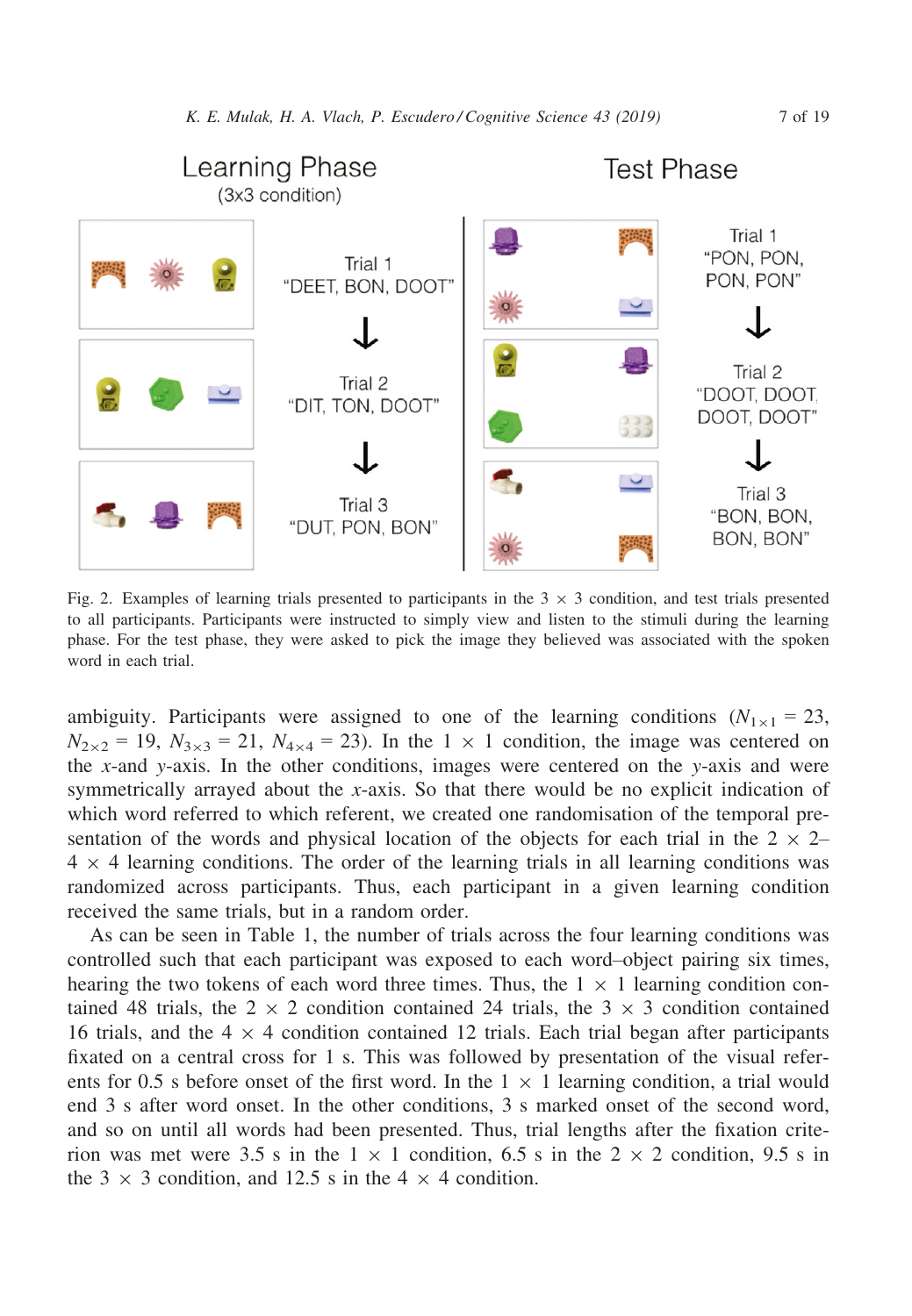| Learning<br>Condition | Word–Object<br>Pairings | Presentations of<br>Each Pairing | Trials | Time Per<br>Trial (s) | Total<br>Learning Time (s) |
|-----------------------|-------------------------|----------------------------------|--------|-----------------------|----------------------------|
| $1 \times 1$          |                         |                                  | 48     | 3.5                   | 168                        |
| $2 \times 2$          |                         |                                  | 24     | 6.5                   | 156                        |
| $3 \times 3$          |                         |                                  | 16     | 9.5                   | 152                        |
| $4 \times 4$          |                         |                                  |        | 12.5                  | 150                        |

Table 1 Trial composition for the four learning conditions

#### 2.3.2. Testing phase

The testing phase immediately followed the learning phase. All participants received the same test regardless of which learning condition they completed. In each trial, participants heard two alternating repetitions of the two tokens of the target word (i.e., four repetitions of one word; starting token counterbalanced) in the context of four possible referents presented across the four corners of the screen. Each of the 8 words served as the target 7 times, resulting in 56 total trials presented in random order. Each of the three distractors belonged to either the same or opposite set (vowel or consonant) as the target. That is, if the target word belonged to the set of words that differed from one another by one vowel (the vowel set), each distractor either also belonged to the vowel set or belonged to the consonant set. This created four target-distractor quartet relationship types, as shown in Table 2. Thus, the target could occur in the context of (a) no distractors from the same set, and three from the other set, (b) one distractor from the same set, and two from the other, (c) two distractors from the same set and one from the other, or (d) three distractors from the same set, and no distractors from the other. Across trials, the combination of distractor images paired with each target was never repeated so that each trial was novel in this way. Each target word occurred twice with zero to two sameset distractors  $(a-c)$ , and once with the sole combination of three same-set distractors  $(d)$ , except for DIT and DUT, which occurred as targets once with zero same-set distractors (a) and three times with two same-set distractors (c) due to a coding error.

As in the learning phase, each trial began after participants fixated on a central cross for 1 s, at which point the four visual referents appeared on the screen. After 0.5 s, the first word repetition began, with the next token beginning 1.5 s after onset of the previous token, and so on for the four total repetitions. Thus, each test trial was 6.5 s. Participants were instructed to indicate via keyboard press to which item they thought the spoken word referred, and to answer as quickly and accurately as possible. Participants could make their selection at any point after onset of the first word repetition, at which point the trial ended. The total test duration was approximately 7 minutes.

#### 3. Results

We were interested in whether the degree of within-trial ambiguity during training affected subsequent identification of words which differed from others in only one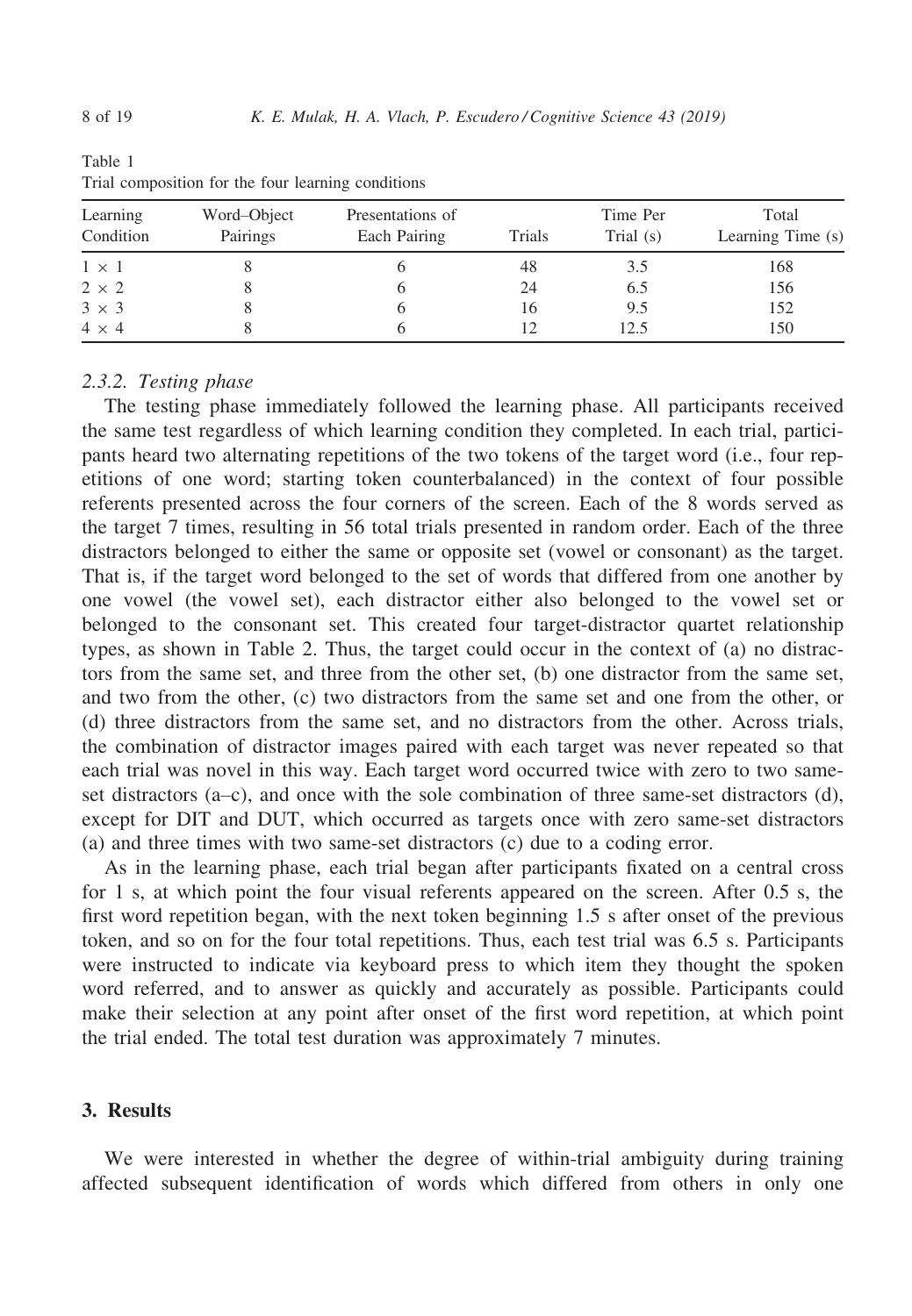Table 2

Different target–distractor relationship types for test trials, depending on the number of distractors belonging to the same or opposing minimal set as the target

|              |            |                       | <b>Distractors</b>        | Example     |                                   |  |  |
|--------------|------------|-----------------------|---------------------------|-------------|-----------------------------------|--|--|
|              | Target Set | Number of<br>Same-Set | Number of<br>Opposite-Set | Target      | <b>Distractors</b>                |  |  |
| a            |            |                       |                           | <b>BON</b>  | DEET $(V)$ —DIT $(V)$ —DOOT $(V)$ |  |  |
|              |            |                       |                           | <b>DEET</b> | $BON$ (C)—PON (C)—TON (C)         |  |  |
| $\mathbf b$  |            |                       |                           | <b>BON</b>  | PON $(C)$ —DEET $(V)$ —DIT $(V)$  |  |  |
|              |            |                       |                           | <b>DEET</b> | DIT (V)—BON $(C)$ —PON $(C)$      |  |  |
| $\mathbf{c}$ |            |                       |                           | <b>BON</b>  | PON $(C)$ —TON $(C)$ —DEET $(V)$  |  |  |
|              |            |                       |                           | <b>DEET</b> | DIT (V)-DOOT (V)-BON $(C)$        |  |  |
| d            |            |                       |                           | <b>BON</b>  | PON $(C)$ —TON $(C)$ —DON $(C)$   |  |  |
|              |            |                       |                           | <b>DEET</b> | DIT (V)-DOOT (V)-DUT (V)          |  |  |
|              |            |                       |                           |             |                                   |  |  |

Note C, consonant set; V, vowel set.

consonant or vowel across test trials with differing amounts of same-set distractors. Prior to analysis, we removed test trials in which the reaction time was lower than 601 ms or greater than 6,500 ms. The lower limit of 601 ms corresponded to the onset of the first auditory token occurring at 500 ms plus 100 ms for auditory processing (e.g., Salthouse & Ellis, 1980). The maximum time of 6,500 ms corresponded to the onset of the final auditory token plus 1,500 ms, which was the inter-stimulus interval used in the previous token presentations. This upper limit was only 6 ms greater than another commonly used criterion, the median value (3,894 ms) plus two times the standard deviation ( $SD = 1,947$  ms). These criteria removed one sample that did not meet the minimum and 251 samples that exceeded the maximum time, in total removing 5.23% of the samples, which is within recommended guidelines for dealing with reaction time data (Ratcliff, 1993). Means and standard deviations of participants' accuracy and reaction times for correct responses across all within- and between-subjects factors are in Table 3.

We then fitted a mixed-effects binomial logistic model to participants' correct and incorrect responses to test trials in R (version 3.3.2; R Core Team, 2016) using the glmer function from the lme4 package (Bates, Maechler, Bolker, & Walker, 2015). We included random intercepts<sup>2</sup> for participant and introduced our between-subjects factor of learning condition  $(1 \times 1, 2 \times 2, 3 \times 3, 4 \times 4)$  and within-subjects factors of minimal set (consonant vs. vowel) and same-set distractors  $(0-3)$  as factors in a factorial design. This revealed main effects of learning condition  $(F[3, 85] = 7.56, p < .001)$  and set  $(F[1,$  $4452$ ] = 8.03, p = .005), but not same-set distractors (F[3, 4452] = 1.87, p = .133). While interactions involving learning condition were not significant (learning condition  $\times$  set: F[3, 4452] = 0.95, p = .414; learning condition  $\times$  same-set distractors: F[9,  $4452$ ] = 0.97, p = .464; learning condition  $\times$  set  $\times$  same-set distractors: F[9,  $4451$ ] = 0.84,  $p = .576$ ), there was a two-way interaction of set and same-set distractors  $(F[3, 4451] = 5.79, p < .001)$ .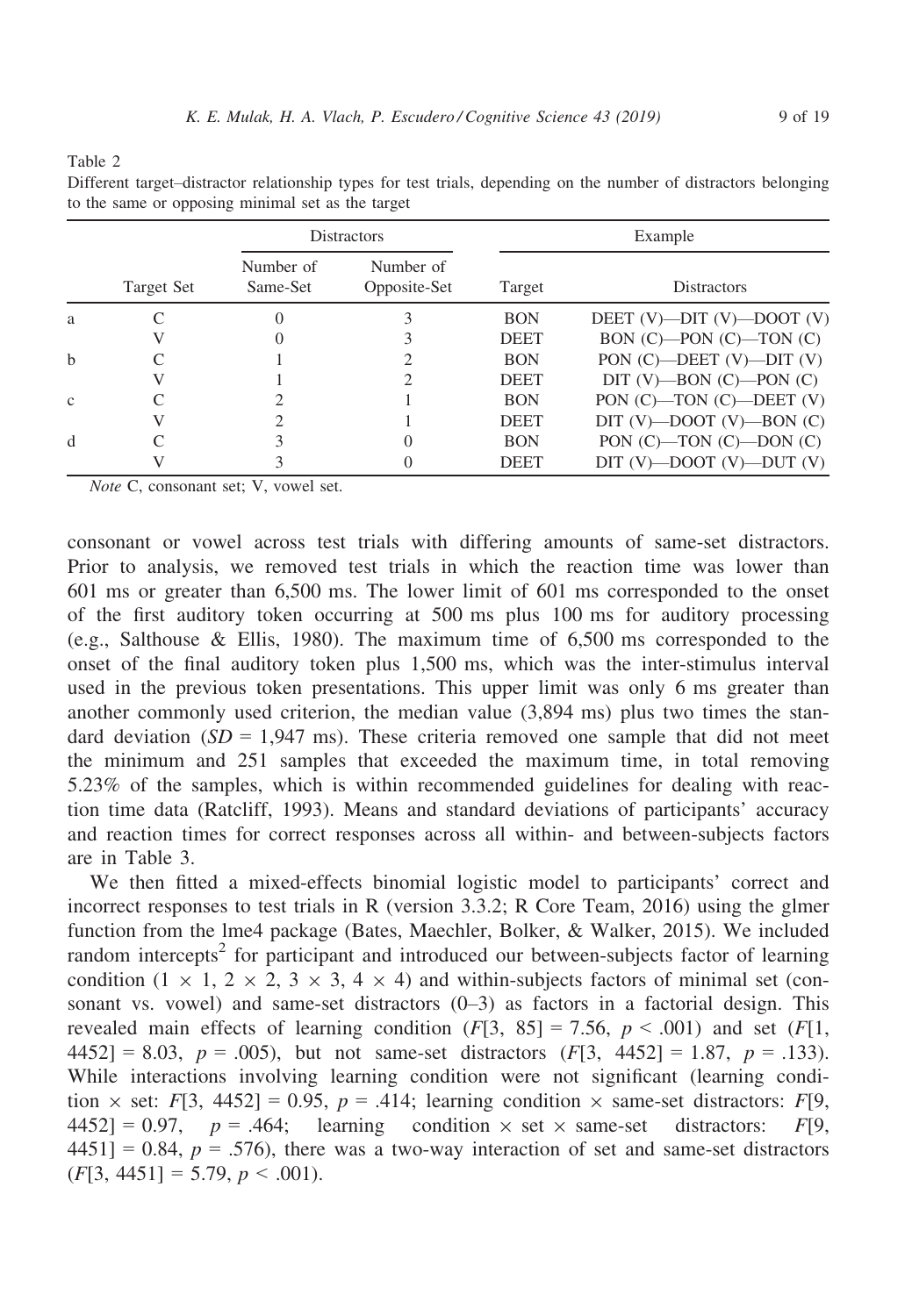Table 3

|  |                                            | Means and standard deviations of participants' accuracy and reaction time (RT) for correct responses across |  |  |  |  |  |
|--|--------------------------------------------|-------------------------------------------------------------------------------------------------------------|--|--|--|--|--|
|  | all within- and between-subjects variables |                                                                                                             |  |  |  |  |  |

|                    |                   | Same-Set         |       | Accuracy $(\% )$ | $RT$ (ms) |          |  |
|--------------------|-------------------|------------------|-------|------------------|-----------|----------|--|
| Learning Condition | <b>Target Set</b> | Distractors      | Mean  | SD               | Mean      | SD       |  |
| $1 \times 1$       | Consonant         | $\boldsymbol{0}$ | 63.98 | 28.90            | 2,784.04  | 1,036.10 |  |
|                    |                   | $\mathbf{1}$     | 57.76 | 29.20            | 2,702.44  | 1,238.72 |  |
|                    |                   | $\overline{c}$   | 57.78 | 25.83            | 2,586.66  | 1,089.85 |  |
|                    |                   | 3                | 68.84 | 26.85            | 2,978.99  | 1,222.21 |  |
|                    | Vowel             | $\boldsymbol{0}$ | 63.48 | 31.24            | 3,081.13  | 1,122.30 |  |
|                    |                   | 1                | 55.67 | 17.01            | 2,981.26  | 974.04   |  |
|                    |                   | $\mathfrak{2}$   | 50.48 | 20.06            | 2,886.22  | 1,098.79 |  |
|                    |                   | 3                | 43.48 | 29.83            | 2,772.34  | 1,131.54 |  |
| $2 \times 2$       | Consonant         | $\overline{0}$   | 53.82 | 29.23            | 2,337.09  | 924.35   |  |
|                    |                   | $\mathbf{1}$     | 50.00 | 27.64            | 2,297.66  | 1,016.14 |  |
|                    |                   | $\sqrt{2}$       | 54.23 | 28.74            | 2,633.63  | 1,168.22 |  |
|                    |                   | 3                | 49.12 | 32.50            | 2,380.37  | 1,214.77 |  |
|                    | Vowel             | $\overline{0}$   | 61.05 | 24.85            | 2,467.73  | 953.09   |  |
|                    |                   | 1                | 49.53 | 25.33            | 2,310.01  | 1,080.12 |  |
|                    |                   | $\overline{2}$   | 47.95 | 25.76            | 2,674.50  | 1,096.35 |  |
|                    |                   | 3                | 52.19 | 23.71            | 2,445.71  | 1,088.87 |  |
| $3 \times 3$       | Consonant         | $\overline{0}$   | 32.37 | 20.99            | 2,552.73  | 1,416.15 |  |
|                    |                   | $\mathbf{1}$     | 42.45 | 15.46            | 2,828.06  | 1,569.61 |  |
|                    |                   | $\overline{2}$   | 42.29 | 22.73            | 2,939.15  | 1,423.57 |  |
|                    |                   | 3                | 45.24 | 23.36            | 2,780.38  | 1,589.79 |  |
|                    | Vowel             | $\overline{0}$   | 40.56 | 24.60            | 3,315.46  | 1,574.62 |  |
|                    |                   | 1                | 33.65 | 18.66            | 2,818.29  | 1,422.48 |  |
|                    |                   | $\overline{2}$   | 35.53 | 12.37            | 3,205.27  | 1,594.42 |  |
|                    |                   | 3                | 30.56 | 26.00            | 2,876.81  | 1,519.93 |  |
| $4 \times 4$       | Consonant         | $\mathbf{0}$     | 37.76 | 23.23            | 3,126.32  | 1,074.53 |  |
|                    |                   | 1                | 36.78 | 25.38            | 3,260.02  | 1,365.69 |  |
|                    |                   | $\mathfrak{2}$   | 44.02 | 23.34            | 3,139.96  | 1,337.13 |  |
|                    |                   | 3                | 36.59 | 28.62            | 2,905.04  | 1,305.86 |  |
|                    | Vowel             | $\boldsymbol{0}$ | 42.32 | 20.16            | 3,056.08  | 1,141.56 |  |
|                    |                   | $\mathbf{1}$     | 34.55 | 18.91            | 2,977.48  | 1,151.15 |  |
|                    |                   | $\overline{2}$   | 31.93 | 22.29            | 2,945.72  | 1,314.49 |  |
|                    |                   | 3                | 28.03 | 22.79            | 2,504.65  | 1,140.56 |  |

Participants in all learning conditions performed above chance  $(25%)$  at test  $(1 \times 1)$ :  $M = 58\%, t[22] = 7.81, p < .001, 95\%$  CI [49, 66];  $2 \times 2$ :  $M = 52\%, t[18] = 5.32,$  $p < .001, [41, 63]; 3 \times 3: M = 38\%, t[20] = 5.54, p < .001, [33, 42]; 4 \times 4: M = 37\%,$  $t[22] = 4.04$ ,  $p < .001$ , [31, 43]). Planned orthogonal linear comparisons using asymptotic z-tests revealed that participants in the  $1 \times 1$  unambiguous, fast-mapping learning condition outperformed participants who received training in a cross-situational learning paradigm (2  $\times$  2 to 4  $\times$  4;  $z = -3.42$ ,  $p = 0.002$ ; Fig. 3). Participants in the 2  $\times$  2 learning condition outperformed those in the 3  $\times$  3 and 4  $\times$  4 conditions (z = -2.68, p = .022),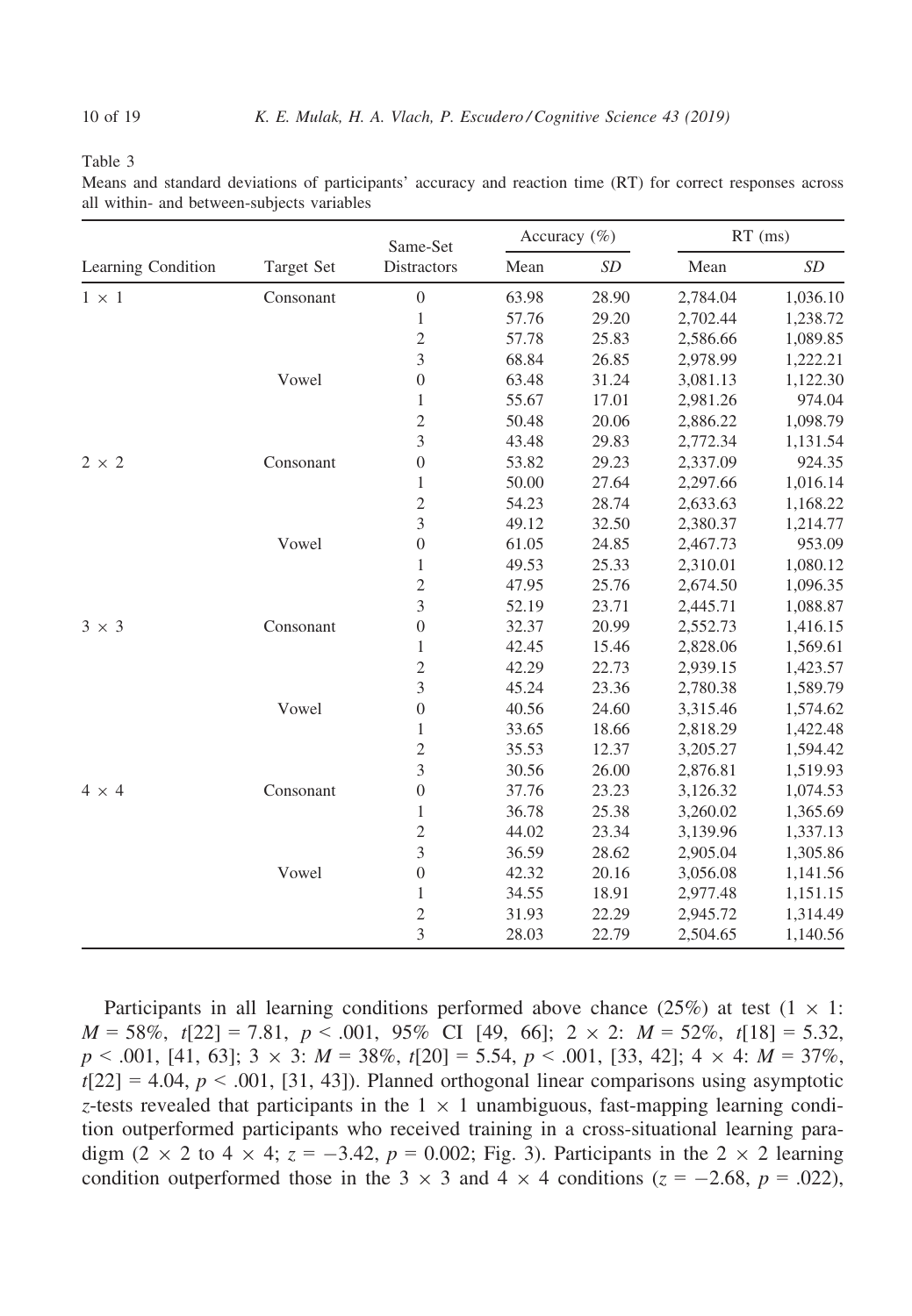but performance did not differ between participants in the  $3 \times 3$  and  $4 \times 4$  conditions  $(z = 0.69, p = 0.869).$ 

As mentioned above, the model revealed a main effect of set, such that overall accuracy was greater for targets in the consonant than in the vowel set. With respect to the interaction of set and same-set distractors, there was a difference in the slope between the consonant and vowel set in terms of the relationship between number of same-set distractors and accuracy ( $z = 3.60$ ,  $p < .001$ ; see Fig. 4). As the number of same-set distractors increased, performance for vowel set targets showed a linear decrease  $(z = -3.76,$  $p \leq 0.001$ , while there was no such decrease in accuracy for consonant set targets  $(z = 1.27, p = .206)$ . Nevertheless, performance in each case was above chance (all  $ps < .001$ ).

We next analyzed participants' reaction times to correct responses in a mixed-effects linear model using the lmer function from the lme4 package (Bates et al., 2015). We included random intercepts for participant and introduced our between-subjects factor of learning condition  $(1 \times 1, 2 \times 2, 3 \times 3, 4 \times 4)$  and within-subjects factors of set (consonant vs. vowel) and same-set distractors (0–3) in a factorial design. This revealed a main effect of set  $(F[1, 2155.80] = 13.26, p < .005)$  whereby reaction time was faster for consonant set targets  $(M = 2.745 \text{ ms}, SD = 1.410 \text{ ms})$  than vowel set targets  $(M = 2.957 \text{ ms}, SD = 1.395 \text{ ms})$ . There was also an interaction of learning condition and the number of same-set distractors  $(F[9, 2153.40] = 1.98$ ,  $p = .034$ ), but comparing the pattern across 0–3 same-set distractors in linear contrasts for each learning condition



Fig. 3. Percent accurate identification of target word–object pairing during test across participants who received differing degrees of within-trial ambiguity at training (see Fig. 2). Performance was above chance (25%) in each instance. Participants who received training in the  $1 \times 1$  fast-mapping condition outperformed those in the XSWL conditions. Participants in the  $2 \times 2$  condition outperformed those in the  $3 \times 3$  and  $4 \times 4$  conditions, but performance did not differ between participants in the 3  $\times$  3 and 4  $\times$  4 conditions. Data are jittered horizontally and vertically.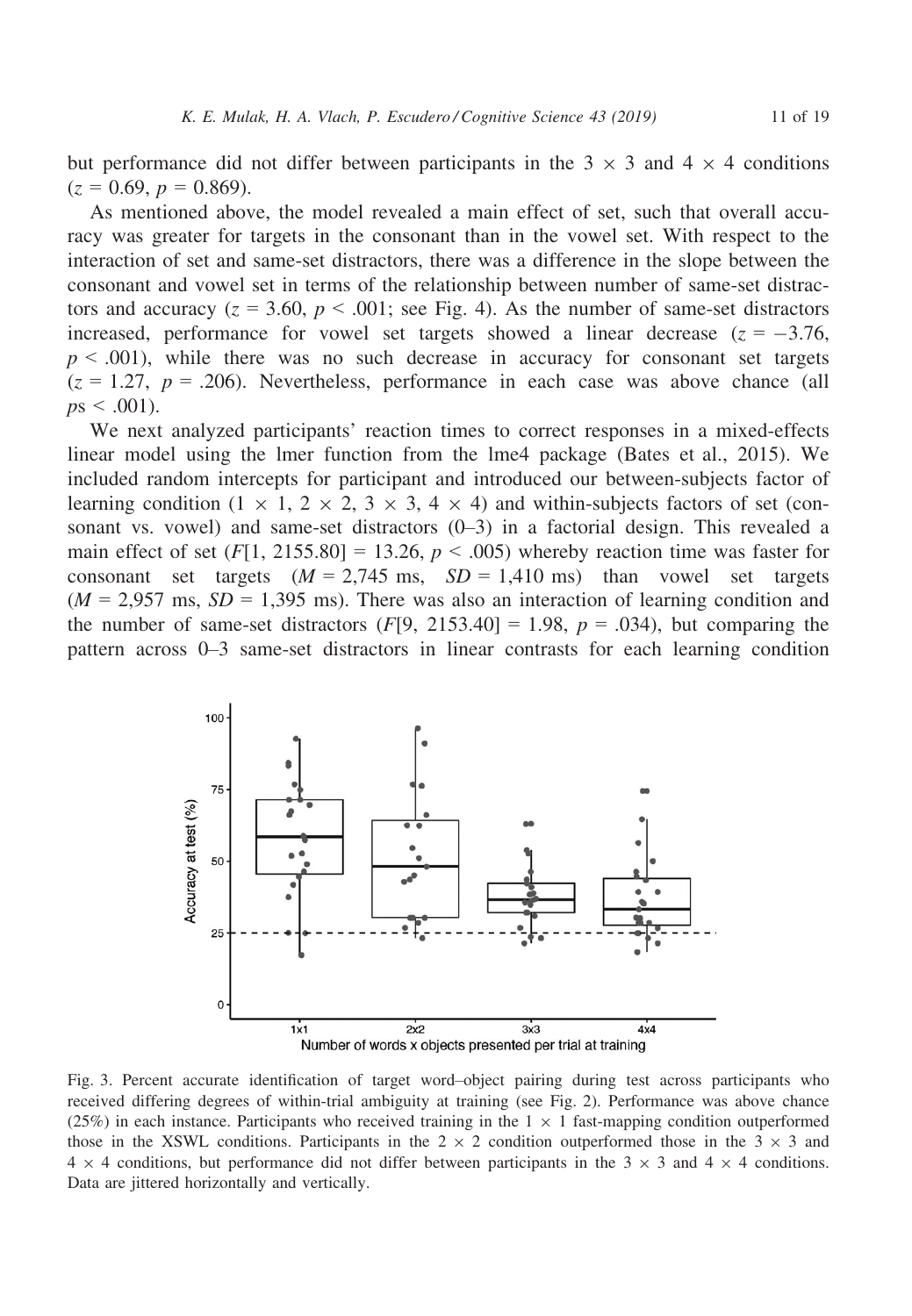

Fig. 4. Percent accurate identification of target word–object pairings at test across test trials with differing numbers of same-set distractors. Performance was above chance (25%) in each instance, though overall performance for minimal consonant targets was greater than for minimal vowel targets. As the number of sameset distractors increased, performance decreased for minimal vowel targets, but not consonant targets. Data are jittered horizontally and vertically.

revealed no effects, making it difficult to interpret the interaction in a meaningful way. There were no main effects of condition  $(F[3, 81.93] = 1.13, p = .342)$  nor same-set distractors ( $F[3, 2153.68] = .069$ ,  $p = .560$ ), and interactions involving set were not significant (condition  $\times$  set: F[3, 2155.45] = 1.80, p = 0.146; set  $\times$  same-set distractors: F[3,  $2154.15$ ] = 1.37,  $p = 0.250$ ; condition  $\times$  set  $\times$  same-set distractors: F[9,  $2153.75$ ] = 0.431,  $p = 0.919$ ).

## 4. Discussion

We directly compared word learning between fast-mapping and XSWL, examined whether more ambiguous XSWL situations impact learners' ability to encode phonetic detail of consonants and vowels, and tested the strength of that encoding. We compared learning of two sets of four phonologically overlapping words that differed from other words in the set only in the initial consonant or vowel, following a learning condition in which participants were presented with one to four words and candidate referents in each trial. Learning was assessed via participants' speed and accuracy in identifying the visual referent corresponding to a target auditory word in the context of three visual distractors. To assess the strength of encoding, we manipulated the number of distractors whose associated word came from the same set as the target (differing in only one segment) or the other set.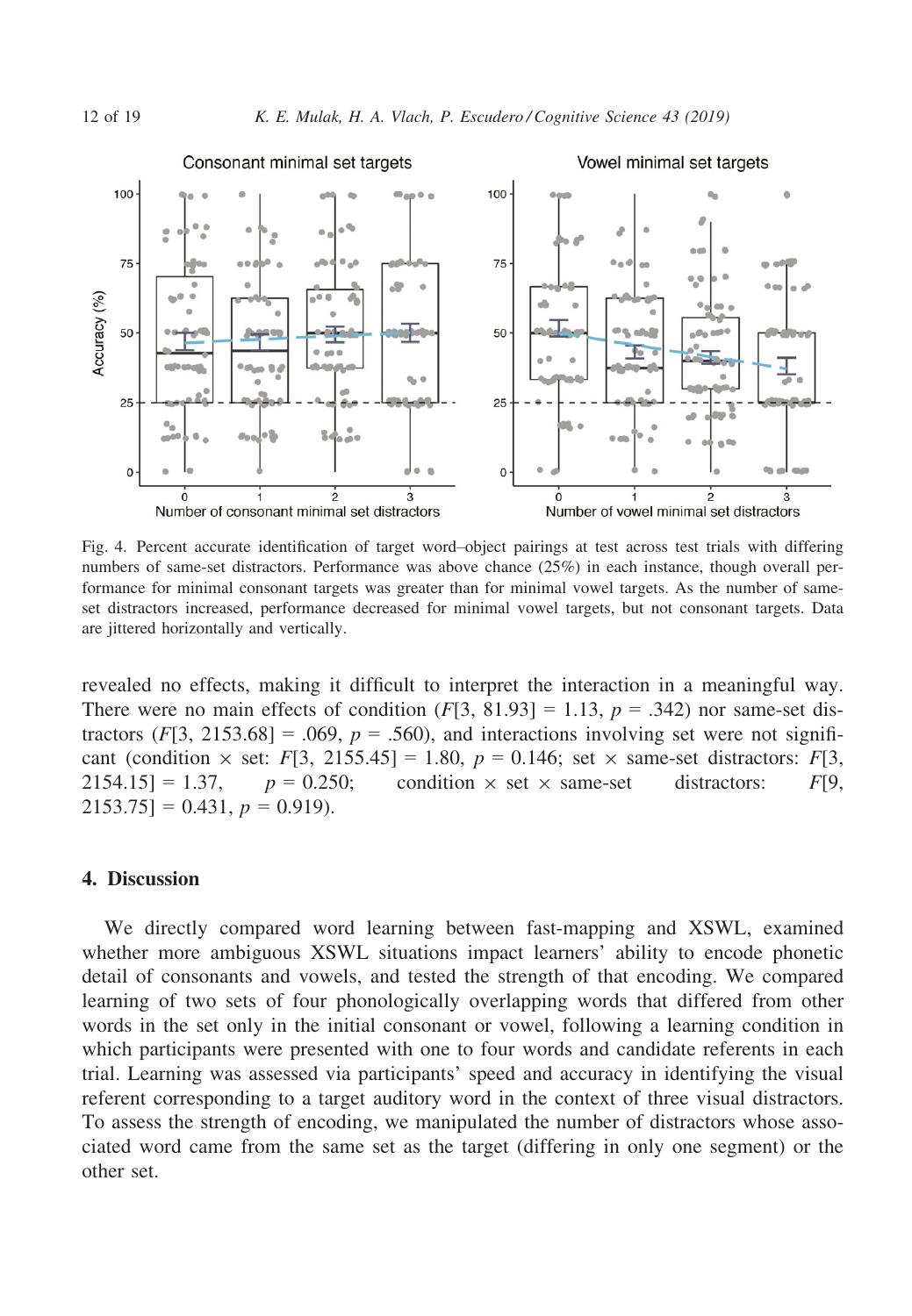Participants in all four learning conditions (1  $\times$  1 through 4  $\times$  4) learned and encoded words with sufficient phonetic detail to allow above-chance performance. As predicted, participants in the unambiguous  $1 \times 1$  learning condition were more accurate than those in the 2  $\times$  2 to 4  $\times$  4 ambiguous XSWL conditions, demonstrating for the first time that word learning via fast-mapping is more robust (at least initially) than XSWL. This finding also suggests fast-mapping is a fundamentally simpler task than XSWL, and it allows us to estimate the overall word encoding difficulty prior to the effects of having to track occurrences of targets and distractors between trials. The absence of interaction effects between learning condition and the number of phonologically overlapping distractors on test suggests similar phonological encoding processes between fast mapping and crosssituational word learning. Indeed, Trueswell et al. (2013) have suggested an alternative account of cross-situational word learning in which the initial underlying process is shared between fast-mapping and XSWL, which may explain similar encoding abilities. In this view, XSWL begins as fast mapping of one candidate referent with subsequent hypothesis testing. These data are not inconsistent with that view—by this interpretation, fast-mapping of a single target word would remain the easiest because the initial wordobject pairing hypothesis is always correct and no conflicting evidence has to be accounted for.

Past studies of XSWL of very phonologically dissimilar words show that as referential ambiguity in learning trials increases from 2 to 4 items ( $2 \times 2$  to  $4 \times 4$  conditions), word learning decreases or appears to decrease near-linearly (Vlach & Sandhofer, 2014; Yu & Smith, 2007). Our data show a broadly similar pattern, with participants in the  $2 \times 2$  learning condition more accurate than those in the 3  $\times$  3 and 4  $\times$  4 learning conditions. However, while accuracy has been shown to significantly decrease between participants in the  $3 \times 3$  and  $4 \times 4$  learning conditions when tested on phonologically dissimilar words (Vlach & Sandhofer, 2014), here, performance between participants in the 3  $\times$  3 and 4  $\times$  4 learning conditions did not differ. This suggests that using phonologically overlapping words, which require encoding of greater phonological detail, added demand to the task that effectively removed the scope for further decrease in accuracy between the  $3 \times 3$  and  $4 \times 4$  conditions. It is possible that this added demand taxed memory resources, which were already constrained in the  $3 \times 3$  and  $4 \times 4$  conditions, as visual working memory is generally limited to three to four items (Luck & Vogel, 1997; Sperling, 1960) and memory abilities are critical to XSWL performance (Vlach & DeBrock, 2017).

The added demand imposed by phonetic encoding may also be reflected in the apparent overall lower accuracy across learning conditions relative to prior work. Accuracy in our  $2 \times 2$  condition was 52%, whereas accuracy exceeded 80% in studies that tested learning of phonologically dissimilar words also using four-option test trials (Vlach & Sandhofer, 2014, immediate test; Yu & Smith, 2007, experiment 1). Notably, the accuracy reported in these previous XSWL studies appears to exceed even the accuracy in our  $1 \times 1$  unambiguous condition (58%). Likewise, accuracy in our  $4 \times 4$  condition (37%) appears considerably lower than that recorded across a variety of  $4 \times 4$  learning conditions of phonologically dissimilar words (>50%; Yu & Smith, 2007, experiment 2). This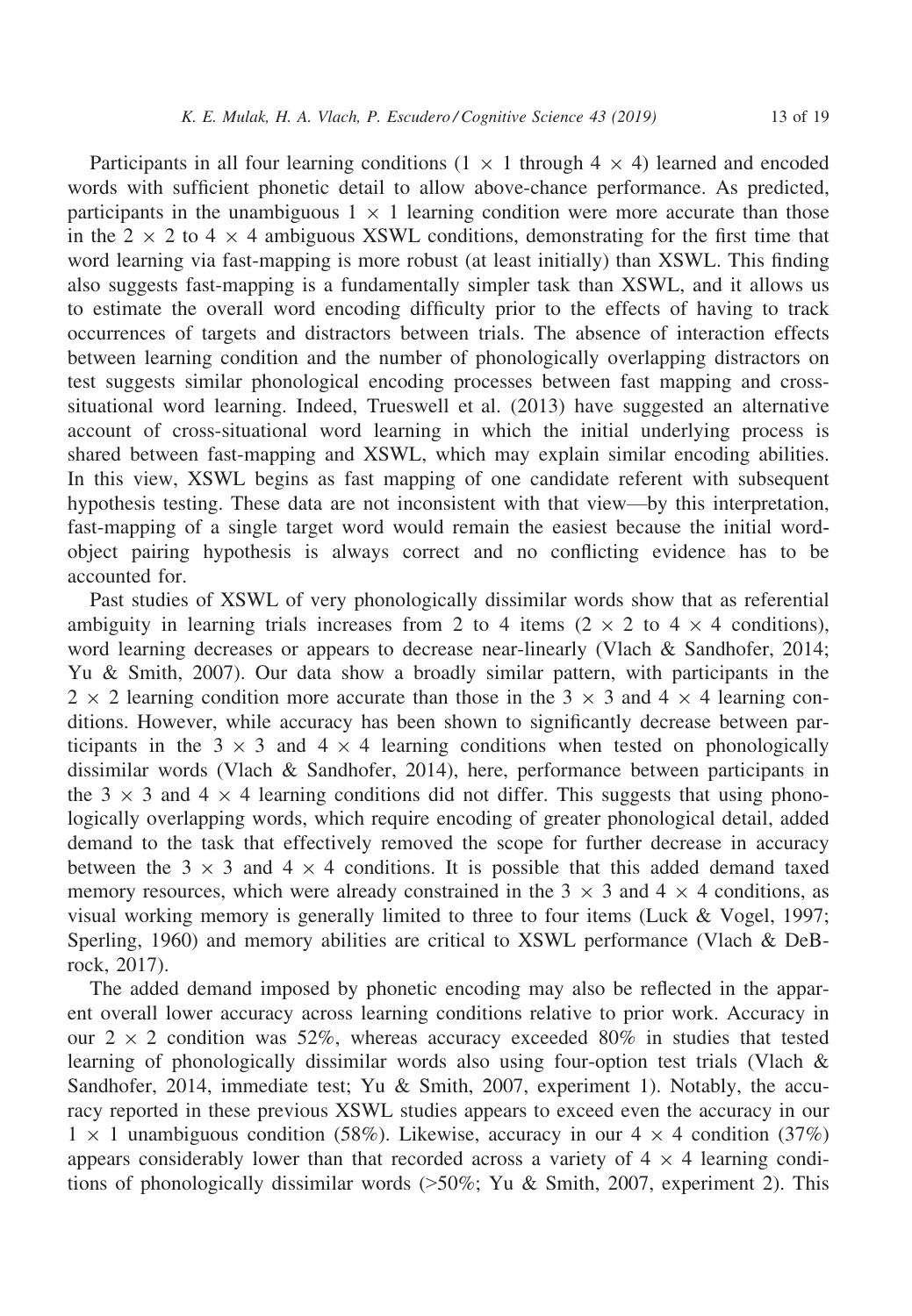suggests an absolute effect of both phonological similarity and XSWL on increasing task difficulty, and it warrants future investigation via direct comparison between phonologically similar and dissimilar words across degrees of within-trial ambiguity during training. Reduced accuracy may have arisen through other factors such as test fatigue as our test phase included many more trials (56 vs. 4: Vlach & Sandhofer, 2014). However, this appears unlikely, as inspection of the accuracy for the first four test trials by each participant appears to result in similar or lower values across learning conditions ( $1 \times 1$ : 52%;  $2 \times 2$ : 47%;  $3 \times 3$ : 36%;  $4 \times 4$ : 27%).

The lack of a decrease between the  $3 \times 3$  and  $4 \times 4$  conditions following decreases across the less ambiguous learning conditions is suggestive of a non-linear decrease in accuracy as ambiguity increases, though additional degrees of ambiguity are certainly required to adequately assess the true shape of this relationship. This is in contrast to the linear appearance of results from earlier studies that have compared  $2 \times 2$  through  $4 \times 4$ learning scenarios using phonologically dissimilar words (Vlach & Sandhofer, 2014; Yu & Smith, 2007). This may suggest the pattern here may be attributed to the increased task difficulty incurred by presenting participants with phonologically overlapping words. However, more than four degrees of ambiguity are required to adequately assess the true shape of this curve, and thus a future avenue of research that presents even greater amounts of ambiguity and compares performance between phonologically overlapping and non-overlapping sets of words would further detail the processing cost of fine phonological encoding and the limits of XSWL.

This study includes fewer target words than Vlach and Sandhofer (2014) and Yu and Smith (2007; 8 vs. 18 words), but the same number of presentations of each word–object pairing in the learning phase. Modeling of XSWL suggests that the number of trials needed until word–object pairings can be statistically derived increases logarithmically as ambiguity increases (Blythe et al., 2016). If this reflects natural XSWL, one would expect that participants would perform better at learning 8 words compared to 18 words. The fact that we appear to find similar or lower accuracy scores rather higher accuracy scores across our three XSWL learning conditions compared to studies requiring participants to learn over twice as many (non-minimal) words (Vlach & Sandhofer, 2014; Yu & Smith, 2007) implies a dramatic cost of phonological overlap to working memory and points to the importance of mastery of native categories in making word learning possible.

Regarding the strength of encoding of consonants and vowels in our task, our results suggest more robust phonetic encoding for consonants than vowels: Accuracy was higher for words differing in a consonant than for those differing in a vowel. This mirrors the finding by Escudero et al. (2016a). In the first demonstration of a possible consonant bias in a naturalistic XSWL scenario, they found that adults who learned the same words and referents here in a  $2 \times 2$  scenario were more accurate at identifying the target referent at test in a two-alternative forced choice task when the word associated with the distractor referent formed a consonant minimal pair with the target word compared to when it formed a vowel minimal pair. This study extends this finding of a possible consonant encoding bias to what is in theory an even more naturalistic word learning situation, as there is a greater amount of ambiguity at learning, and learning was assessed in the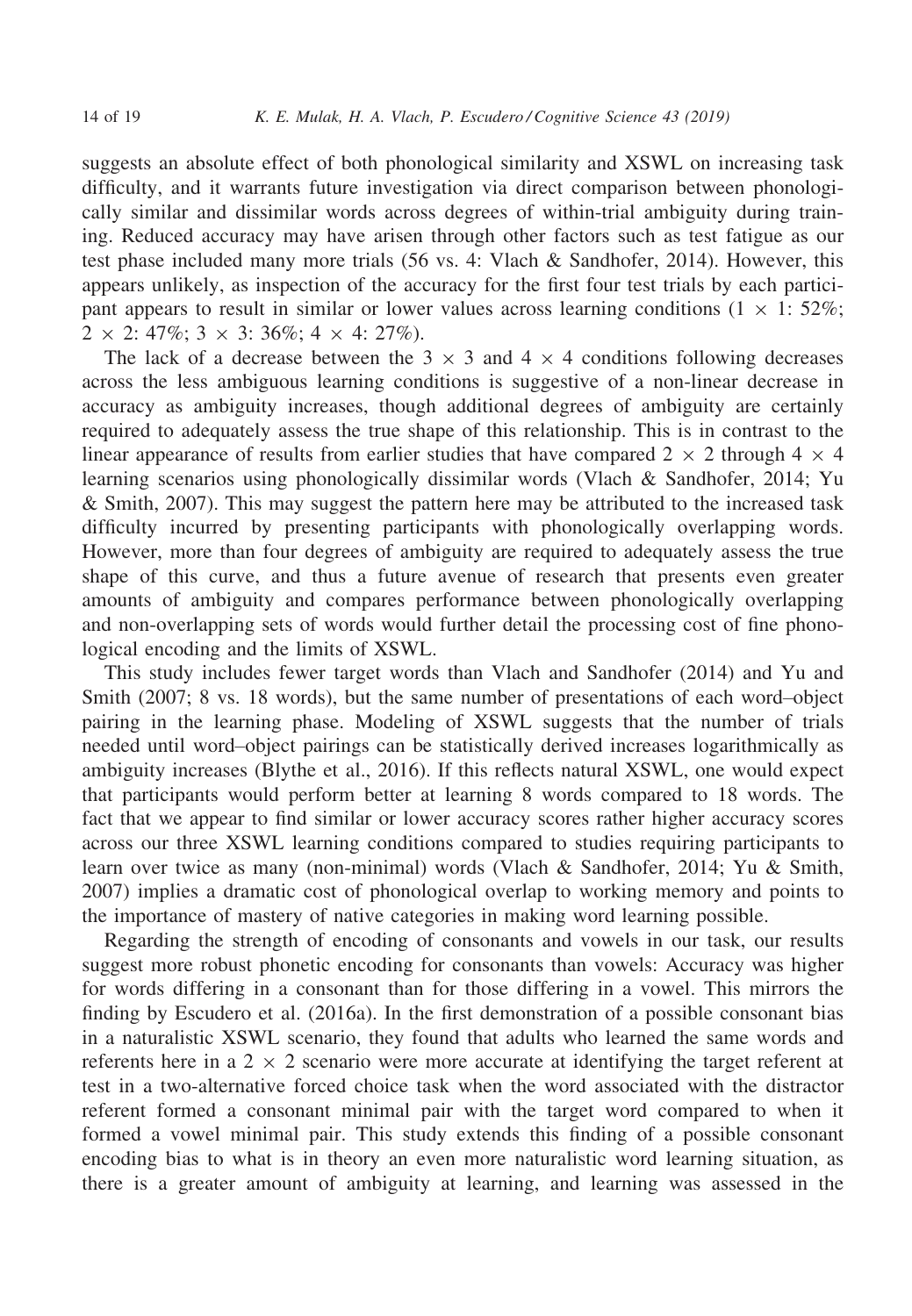context of a greater number of candidate referents. Both factors likely more closely reflect the ambiguity or range of ambiguity encountered in natural implicit word learning settings.

More important, however, this study allowed, for the first time, examination of the strength of encoding of consonants and vowels in a naturalistic word learning scenario, by comparing accuracy across trials containing differing numbers of distractor images whose referent words formed a minimal pair with the target word. Not only was overall accuracy greater for consonant set targets than vowel set targets, but accuracy for consonant set targets was seemingly unaffected by the number of same-set distractors at test; only words differing in a vowel showed a linear decrease in accuracy as same-set distractors increased. That is, even if consonants were encoded more strongly than vowels, one would reasonably still expect performance to decrease as the amount of more highly confusable distractors increased. Thus, this finding uncovers a remarkably high degree of strength for consonant encoding in this task, and it suggests powerful encoding of consonant information in natural word learning.

As mentioned in the Introduction, these results may be driven by the tendency for native adult listeners of English to perceive vowels less categorically (Beddor & Strange, 1982; Fry et al., 1962; Polka, 1995; Stevens, Liberman, Studdert-Kennedy, & Öhman, 1969) than consonants (Liberman et al., 1967). This less categorical perception may make it more difficult to encode vowels in fine details, and/or may also make it more difficult to match the vowel properties of the speech input to encoded lexical entries. A consonant bias is well attested in lexical tasks in English, and as such, it has been reasoned that consonants are more critical to a word's identity, driving lexical access and processing (see Nazzi & Cutler, 2019 for a review). But stimulus and task can influence which information is most critical or attended to. For instance, when listening to running speech, vowel information is more critical to sentence comprehension (Fogerty, Kewley-Port, & Humes, 2012; Kewley-Port, Burkle, & Lee, 2007), evidenced by participants' higher sentence repetition accuracy when the vowel, but not consonant, information was intact, compared to the inverse (Kewley-Port et al., 2007). Our results suggest that in a crosssituational word learning task in which words are presented in citation style, consonant information is more strongly encoded than vowel information. While this suggests a consonant bias in a naturalistic word learning task, there is scope to further the naturalness of the task by testing XSWL when words are presented within sentences—in which case it is possible that vowel information may be more strongly encoded (see Kewley-Port et al., 2007)—to further clarify how consonant and vowel attention and encoding is driven by task, stimulus, and the particular linguistic skill being tested.

It is important to note that the position of the critical consonant and vowel segment may have also contributed to the differences in performance (see also Escudero et al., 2016a). While the consonant differentiating the consonant set occurred as the first segment, the critical vowel in the vowel set occurred as the second segment, with /d/ as the initial segment. Indeed, our results demonstrate that reaction time was faster for consonant set targets than vowel set targets, which likely reflects this difference in location of the critical segment between sets. Given that initial segments may have a more prominent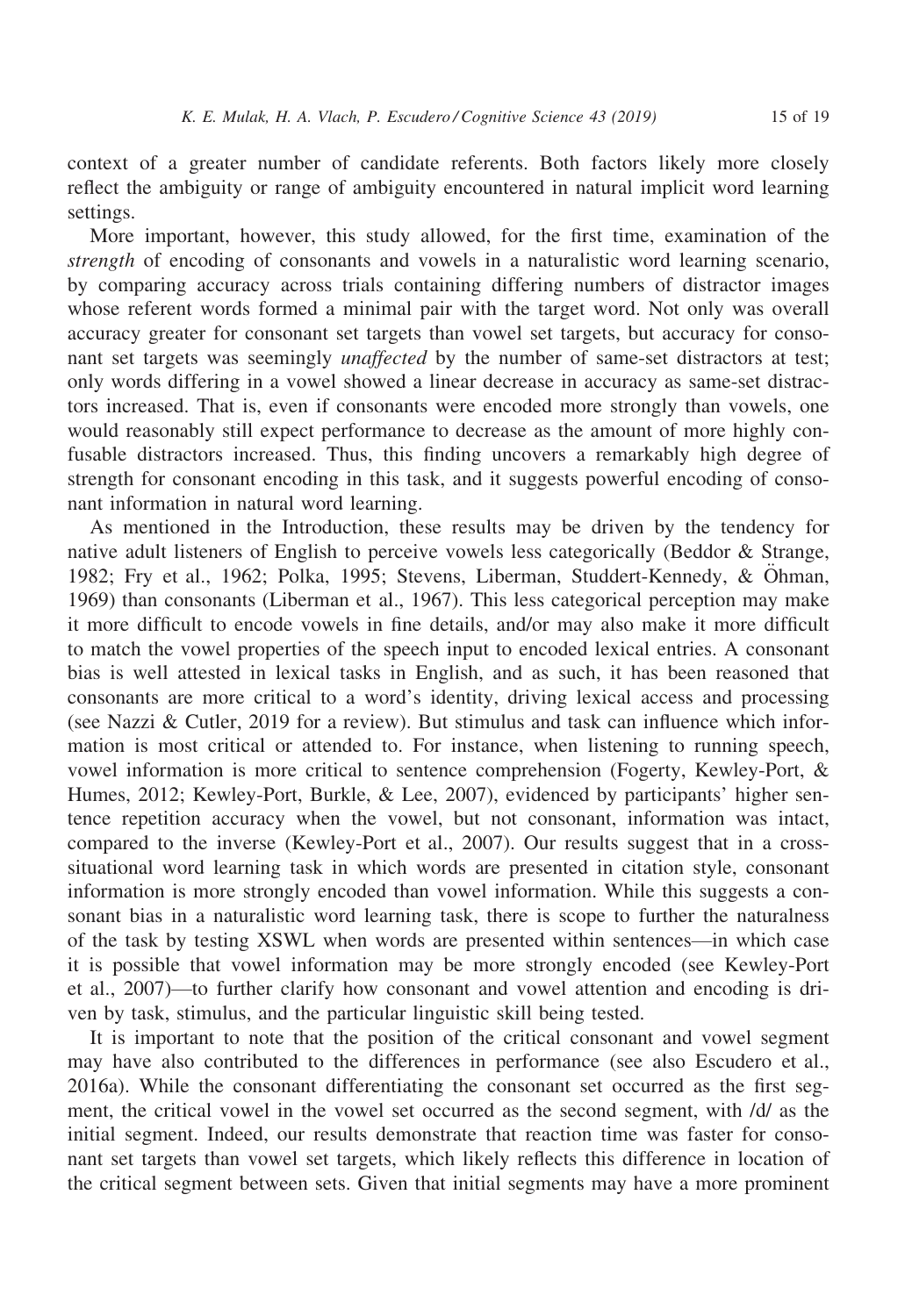role than later segments in lexical access and identification (Allopenna, Magnuson, & Tanenhaus, 1998; Marslen-Wilson & Zwitserlood, 1989), participants may have paid more attention to initial segments, masking any intrinsic differences in the processing of consonants versus vowels. Future research should compare processing of consonants and vowels while controlling for position effects. For instance, comparing word learning across four minimal sets of words that follow the structure (with the critical segment underlined) CVCV, CVCV, VCVC, VCVC, which would allow examination of the role of syllable structure, segment type, and position of the critical segment. Notably, the first research to address this issue suggests that position effects do not account for consonantvowel asymmetries. Twenty-month-old Canadian English–French bilinguals failed to learn VCVC words that differed in their initial vowel, which also occurred as the initial segment, but learned words that differed in their initial consonant, which occurred as the second segment (Nazzi & Polka, 2018). Together with previous work showing that Frenchlearning 20-month-olds show a consonant bias when learning new words—differentiating between CVCV words that differ in either consonant—but struggle to differentiate between words that differ in their vowel (Nazzi, 2005), this supports poorer encoding of vowel information regardless of segment position. At this point, more research is required to see if this is also the case in adults, and how the language background of the listener may contribute to this relationship.

There is scope for future work to build off the current experiment by testing a wider variety of contrasts to test the generalizability of the consonant bias in XSWL. Both the consonant and vowel contrasts were selected to differ from one another within each minimal set by one or two features. Vowels differed in tenseness  $(i-1)$ ,  $(i-1)$ , see Fig. 1 for examples of English words containing these vowels), backness  $(i-u, I<sub>I</sub> - v<sub>I</sub>)$ , or both  $(i-u, I<sub>I</sub> - v<sub>I</sub>)$  $I-u$ ). Consonants differed in place (/b-d/, /p-t/), voicing (/b-p/, /d-t/), or both (/d-p/, /b-t/). Manner of consonant articulation did not differ, however; all consonants were plosives. It is possible that the consonant bias attested here may be specific to these consonant contrasts, since plosives are most distinct from vowels on the sonority scale (Clements, 1990). Using more vowel-like consonants (e.g., liquids or glides) in this task may mitigate a consonant bias since they may be perceived more like vowels, that is, less categorically (Beddor & Strange, 1982; Fry et al., 1962; Liberman et al., 1967) than the plosive consonants tested here. Thus, testing a wider range of contrasts would determine whether the consonant bias holds categorically for all consonants relative to all vowels, or if the bias is driven by certain acoustic-phonetic features characteristic of only a subset of contrasts.

In summary, XSWL provides a plausible approach to understanding the problem of multiple referents. While previous research shows us that adults can use this method to learn words implicitly among many candidate referents, our research demonstrates how phonetic encoding of both consonants and vowels takes place in this learning scenario, which is crucial for successful perception and learning of words in the real world. While participants' word learning accuracy via fast-mapping was higher than via XSWL, we have shown that adults can learn new words when presented with up to four candidate referents simultaneously, and they can encode those words with fine-grained phonetic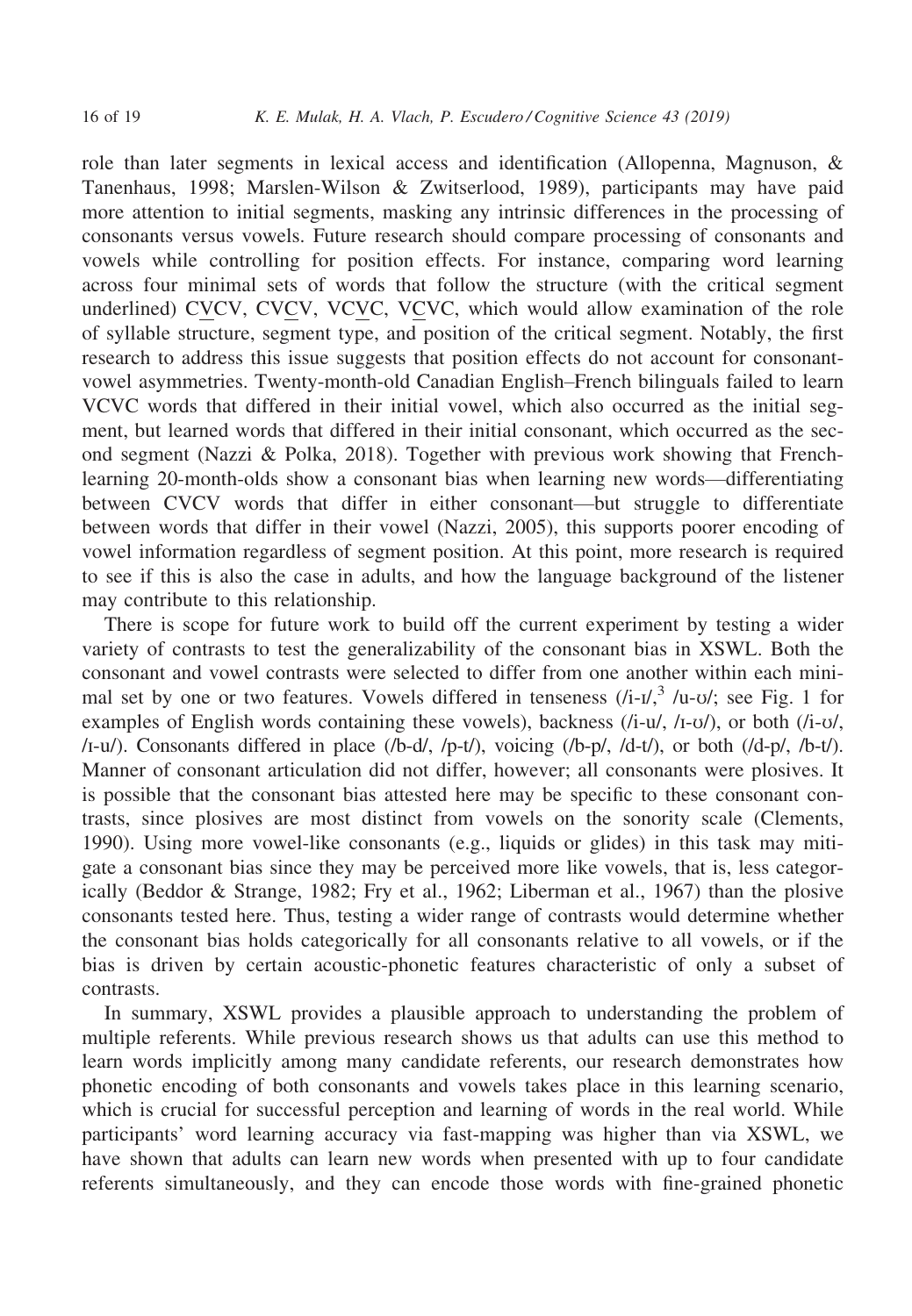detail. However, learning is impaired as the number of referents during learning increases, it appears to be dependent in part on segmental properties. These findings lay groundwork for future exploration into the nature and limits of XSWL as a word learning strategy. Testing a wider range of segments and varying the position of critical segments will better inform the effects of these properties on phonetic encoding, and testing speakers of different languages in these properties will help to categorize the language-specific and universal mechanisms at play. Going forward, the manipulation of task difficulty by varying the number of competitors may be key to uncovering these differences.

## Acknowledgments

This research was funded by the ARC (Australian Research Council) Centre of Excellence for the Dynamics of Language (project number CE140100041) where Paola Escudero is Chief Investigator and in part by R03 HD081153-01 awarded to Haley Vlach.

#### **Notes**

- 1. Of course, as with the majority of such studies, it is also possible that any differences between consonant and vowel encoding are due to the specific consonants and vowels tested rather than to consonants and vowels generally, as the stimuli comprise a limited set of consonant and vowel contrasts which have features that cannot be easily compared. This possibility is explored further in the Discussion.
- 2. Because participants were of a wide age range (17.1–54.4 years), and because of the coding error described in the testing phase description, we also introduced random intercepts for participant age and whether a target word was one of the two subjected to the error. This did not improve the model  $(\chi^2[2, 35] = 1.42, p = .491)$ and resulted in a 2.5-point increase in AIC. Thus, they were not included in the final model.
- 3. These vowels are also differentiated by their dynamic properties in AusE (Elvin, Williams, & Escudero, 2016; Escudero, Mulak, Elvin, & Traynor, 2018; Williams, Escudero, & Gafos, 2018).

#### References

- Allopenna, P. D., Magnuson, J. S., & Tanenhaus, M. K. (1998). Tracking the time course of spoken word recognition using eye movements: Evidence for continuous mapping models. Journal of Memory and Language, 38(4), 419–439.<https://doi.org/10.1006/jmla.1997.2558>.
- Bates, D., Maechler, M., Bolker, B., & Walker, S. (2015). Fitting linear mixed-effects models using lme4. Journal of Statistical Software, 67(1), 1–48.<https://doi.org/10.18637/jss.v067.i01>
- Beddor, P. S., & Strange, W. (1982). Cross-language study of perception of the oral-nasal distinction. Journal of the Acoustical Society of America, 71(6), 1551–1561. [https://doi.org/10.1121/1.387809.](https://doi.org/10.1121/1.387809)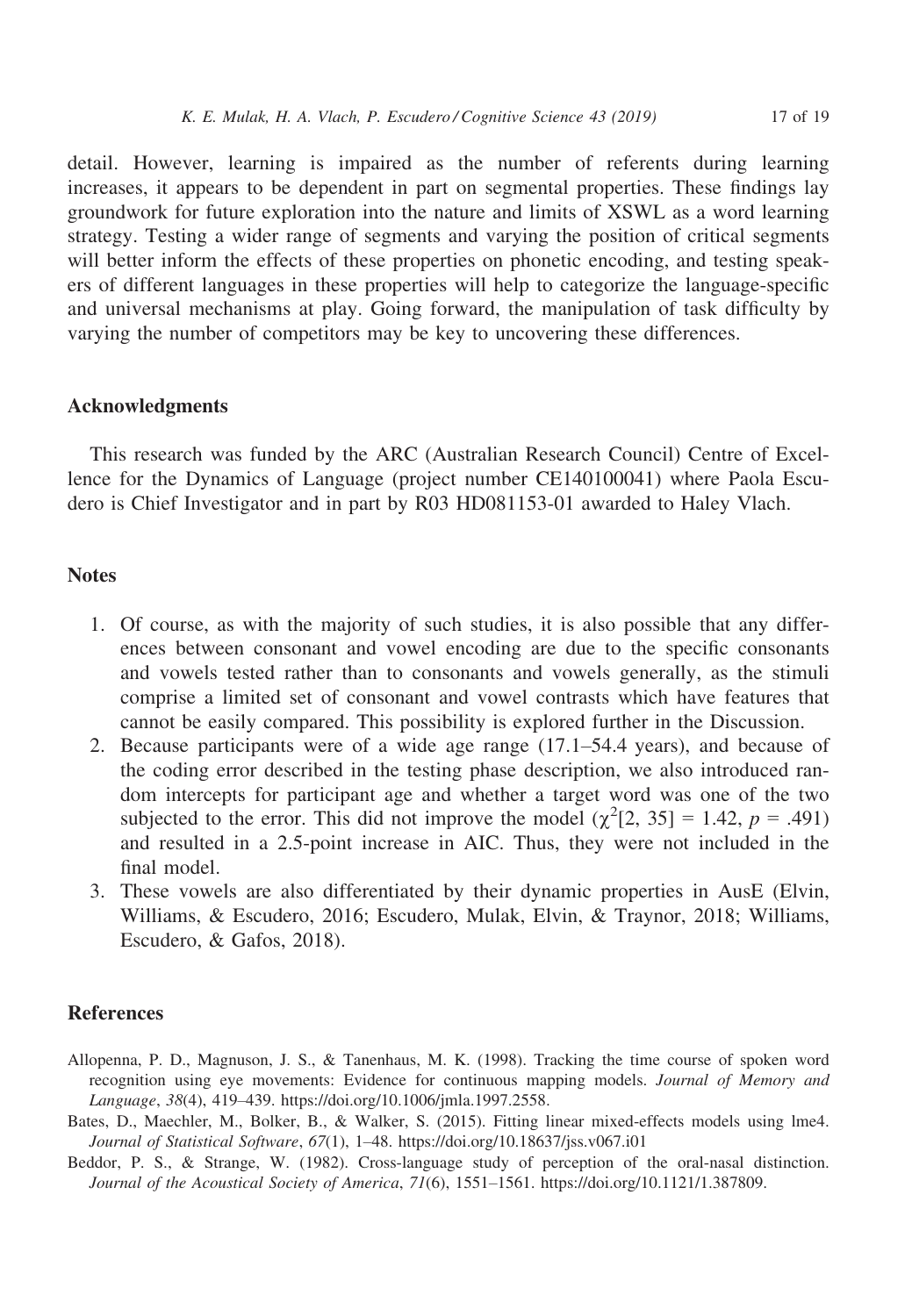- Benitez, V. L., Yurovsky, D., & Smith, L. B. (2016). Competition between multiple words for a referent in cross-situational word learning. Journal of Memory and Language, 90, 31–48. [https://doi.org/10.1016/j.](https://doi.org/10.1016/j.jml.2016.03.004) [jml.2016.03.004](https://doi.org/10.1016/j.jml.2016.03.004).
- Blythe, R. A., Smith, A. D. M., & Smith, K. (2016). Word learning under infinite uncertainty. Cognition, 151, 18–27.<https://doi.org/10.1016/j.cognition.2016.02.017>.
- Clements, G. N. (1990). The role of the sonority cycle in core syllabification. In J. Kingston & M. E. Beckman (Eds.), Papers in laboratory phonology I: Between the grammar and physics of speech (pp. 283–333). Cambridge, UK: Cambridge University Press.
- Crowder, R. G. (1971). The sound of vowels and consonants in immediate memory. Journal of Verbal Learning and Verbal Behavior, 10(6), 587–596. [https://doi.org/10.1016/S0022-5371\(71\)80063-4.](https://doi.org/10.1016/S0022-5371(71)80063-4)
- Curtin, S. A., Fennell, C., & Escudero, P. (2009). Weighting of vowel cues explains patterns of word-object associative learning. Developmental Science, 12(5), 725–731. [https://doi.org/10.1111/j.1467-7687.2009.](https://doi.org/10.1111/j.1467-7687.2009.00814.x) [00814.x](https://doi.org/10.1111/j.1467-7687.2009.00814.x).
- Cutler, A., Sebastian-Galles, N., Soler-Vilageliu, O., & van Ooijen, B. (2000). Constraints of vowels and consonants on lexical selection: Cross-linguistic comparisons. Memory & Cognition, 28(5), 746–755. [https://doi.org/10.3758/BF03198409.](https://doi.org/10.3758/BF03198409)
- Elvin, J., Williams, D., & Escudero, P. (2016). Dynamic acoustic properties of monophthongs and diphthongs in Western Sydney Australian English. The Journal of the Acoustical Society of America, 140(1), 576– 581. [https://doi.org/10.1121/1.4952387.](https://doi.org/10.1121/1.4952387)
- Escudero, P., Mulak, K. E., Elvin, J., & Traynor, N. M. (2018). "Mummy, keep it steady": Phonetic variation shapes word learning at 15 and 17 months. Developmental Science, 21(5), e12640. [https://doi.org/10.1111/](https://doi.org/10.1111/desc.12640) [desc.12640.](https://doi.org/10.1111/desc.12640)
- Escudero, P., Mulak, K. E., Fu, C. S., & Singh, L. (2016). More limitations to monolingualism: Bilinguals outperform monolinguals in implicit word learning. Frontiers in Psychology, 7, 1218. [https://doi.org/10.](https://doi.org/10.3389/fpsyg.2016.01218) [3389/fpsyg.2016.01218](https://doi.org/10.3389/fpsyg.2016.01218).
- Escudero, P., Mulak, K. E., & Vlach, H. A. (2016a). Cross-situational learning of minimal word pairs. Cognitive Science, 40(2), 455–465.<https://doi.org/10.1111/cogs.12243>.
- Escudero, P., Mulak, K. E., & Vlach, H. A. (2016b). Infants encode phonetic detail during cross-situational word learning. Frontiers in Psychology, 7, 1419.<https://doi.org/10.3389/fpsyg.2016.01419>.
- Fikkert, P. (2010). Developing representations and the emergence of phonology: Evidence from perception and production. In C. Fougeron, B. Kühnert, & M. D'Imperio (Eds.), Laboratory phonology 10: Variation, phonetic detail and phonological representation (Vol. 10, pp. 227–258). Berlin: De Gruyter Mouton.
- Fitneva, S. A., & Christiansen, M. H. (2011). Looking in the wrong direction correlates with more accurate word learning. Cognitive Science, 35, 367–380. [https://doi.org/10.1111/j.1551-6709.2010.01156.x.](https://doi.org/10.1111/j.1551-6709.2010.01156.x)
- Fogerty, D., Kewley-Port, D., & Humes, L. E. (2012). The relative importance of consonant and vowel segments to the recognition of words and sentences: Effects of age and hearing loss. The Journal of the Acoustical Society of America, 132(3), 1667–1678. [https://doi.org/10.1121/1.4739463.](https://doi.org/10.1121/1.4739463)
- Fry, D. B., Abramson, A. S., Eimas, P. D., & Liberman, A. M. (1962). The identification and discrimination of synthetic vowels. Language & Speech, 5(4), 171–189.
- Højen, A., & Nazzi, T. (2015). Vowel bias in Danish word-learning: Processing biases are language-specific. Developmental Science, 19(1), 41–49.<https://doi.org/10.1111/desc.12286>.
- Kachergis, G., Yu, C., & Shiffrin, R. M. (2016). A bootstrapping model of frequency and context effects in word learning. Cognitive Science, 41(3), 590–622.<https://doi.org/10.1111/cogs.12353>.
- Kewley-Port, D., Burkle, T. Z., & Lee, J. H. (2007). Contribution of consonant versus vowel information to sentence intelligibility for young normal-hearing and elderly hearing-impaired listeners. The Journal of the Acoustical Society of America, 122(4), 2365–2375. [https://doi.org/10.1121/1.2773986.](https://doi.org/10.1121/1.2773986)
- Liberman, A. M., Cooper, F. S., Shankweiler, D. P., & Studdert-Kennedy, M. (1967). Perception of the speech code. Psychological Review, 74(6), 431–461.<https://doi.org/10.1037/h0020279>.
- Luck, S. J., & Vogel, E. K. (1997). The capacity of visual working memory for features and conjunctions. Nature, 390(6657), 279–281. [https://doi.org/10.1038/36846.](https://doi.org/10.1038/36846)